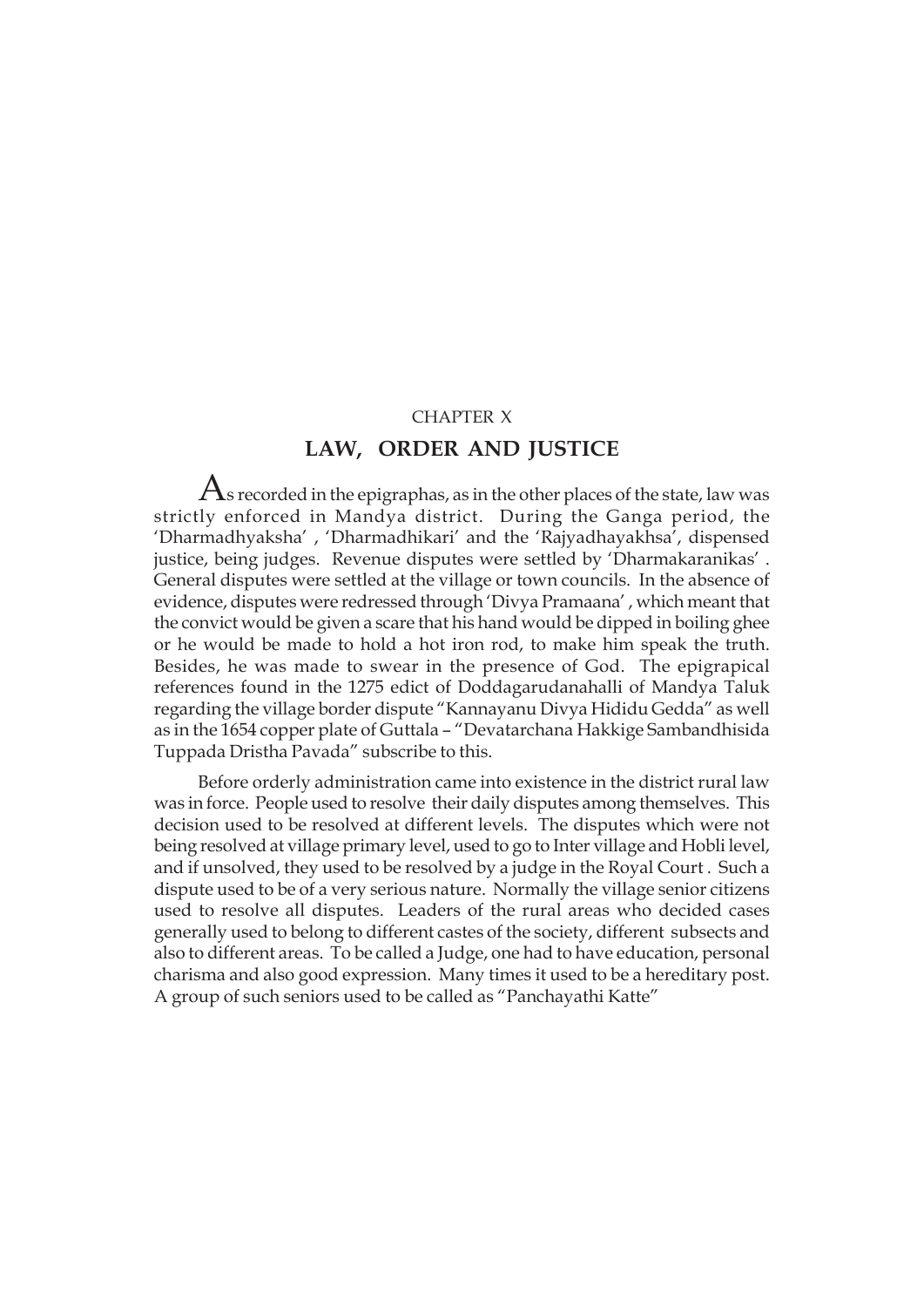The subject that used to go to Arbitrator used to be of various verities. The disputes used to be of property; not releasing water to the land; to running the cart on the crop grown on the farm, stealing coconuts, goat and sheep, ornaments, raping of girls, extra marital relationship of married persons, domestic quarrels, usage of bad words etc., A person who was subjected to injustice used to complain to the leader of the village who used to discuss the complaint with other senior leaders and if necessary they used to publicise widely by tom-toming. Normally public places like a peepal tree, Temple, the front yard of the residence of the village head or Panchayithi Katte (where Grama Panchayat meets) used to be the places where the Panchayat met. Generally it used to be in the evenings and they used to consider the lamp as witness. This was to avoid the heat of the day. Cases were decided only on auspicious days. On New moon days , Full Moon days and eclipse days Panchayithi Katte did not meet.

The disputes which were not settled here were sent to " Mel Panchayat'' (higher court) where senior citizens of surrounding villages gathered. Generally at this stage all disputes were settled. But those which were not settled here also were referred to "Kattemane". The best example of such Kattemane was the Taggahalli of Maddur taluk. Like wise, the Dudda village of Maddur taluk is supposed to have been a 'Kattemane' with 24 villages under its jurisdiction. There used to be a judge for each 'Kattemane'. Generally he would be a prominent personality who used to be selected to hold that post by several heads of surrounding villages. Sometimes it used to be a hereditary post also. 'Kattemane' was revered by all and rarely were cases unsolved here. But those that were not redressed, used to be sent to the royal administration and later to regular courts. People considered it a matter of shame either to go to the Panchayatikatte or be fined there. They would be socially boycotted. The legal administration generally functioned on the moral, ethical and philosophical background of persons. In the Hindu Legal system, the king used to be the fountainhead of justice. He periodically occupied the seat of justice, punished the guilty and protected the just. There did not exist a separate department for legal administration, when the king's rule started in Mysore after the fall of Srirangapatna. Though the then Dewan Purnaiah continued the Khaji system which was in vogue in important towns, the judgments given by the Khajis were limited to the religious practices of the Muslims. The legal cases of the Hindus were addressed only in accordance with the basic Hindu law. In the absence of this, legal decisions were taken based on the 'Shastras' (religious texts). Trivial disputes were settled by the Amaldar who was the government officer at the taluk level. He would summon important guilty persons and in the presence of the 'Panchayati' (a group of five prominent per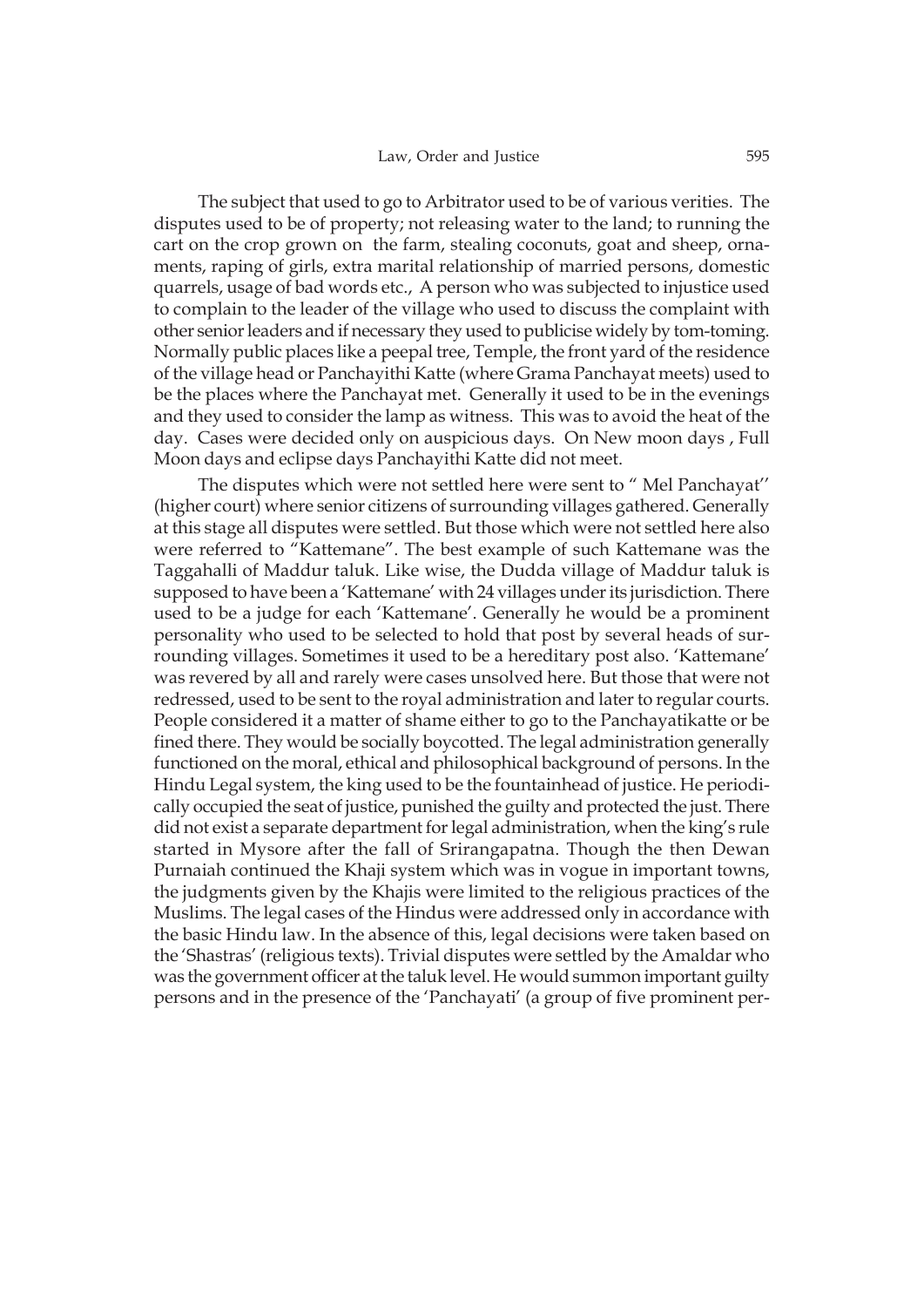sons) would hear their complaints. The proceedings of the Panchayat were recorded and reported to the Dewan by the Amaldar or Subedar. The Dewan generally accepted these reports. Only on very special occasions the assent of the Resident Commissioner would be sought to dispense justice. Before any court was established in Mandya, a well known philanthrophist and yarn merchant of Mandya, Dharanappa and Singlachar are supposed to have been locally nominated by the government to hold court sittings at Mandya. Their convincing judgments were respected, honoured and accepted by all.

# **Reforms of Poornaiah**

In civil and criminal law administration, there were not many important changes. Cases worth five Pagodas (Golden Coins) were being decided by the Amaldar. The disputes of more than five pagodas were being decided at the Panchayats. If there were any differences, such disputes were being sent to the Dewan. If civil disputes were not up to satisfaction such disputes could be sent to Dewan on an appeal. The Dewan used to travel all over the state, and used to have the records of every district. In the year 1905 Dewan Poornaiah understood the necessity of a separate department and sent an official notice to the then British Government. As per his request the British Government gave permission and appointed two Bhakshees, two Shirasthedars and also six prominent persons and established an 'Adalat'. In this court in the presence of the judge cases were being heard where the complainant and others would be present to hear them. The records connected with the complaints used to be exhibited. But arguments and counter arguments were not being recorded.

This type of legal administration continued up to 1831. That year the British Commission specially formed for Mysore Province, found that law administration system was not satisfactory for the province and on the 27<sup>th</sup> october 1834, established courts. As per that 'Amal' and also town Munsiff Courts came in to existence, for which sourthern Munsiff court and European superintendent's courts were established as appeal courts. Final Appeal Courts higher than these called "Huzur Adalat" and Commissioner courts were established. Beside, the Panchayat courts also continued their functioning. All above courts had a list of qualified Panchayatdars to be appointed for Panchayats. After a case was admitted, five Panchayatdars from this list would be chosen to dispense justice. Each Panchayat would meet in an open court, hear grievances and record them. Amaldar had the right to decide without recording the dispute of twenty rupees and 100 rupees value. The disputes which was of Rs 500 amount were decided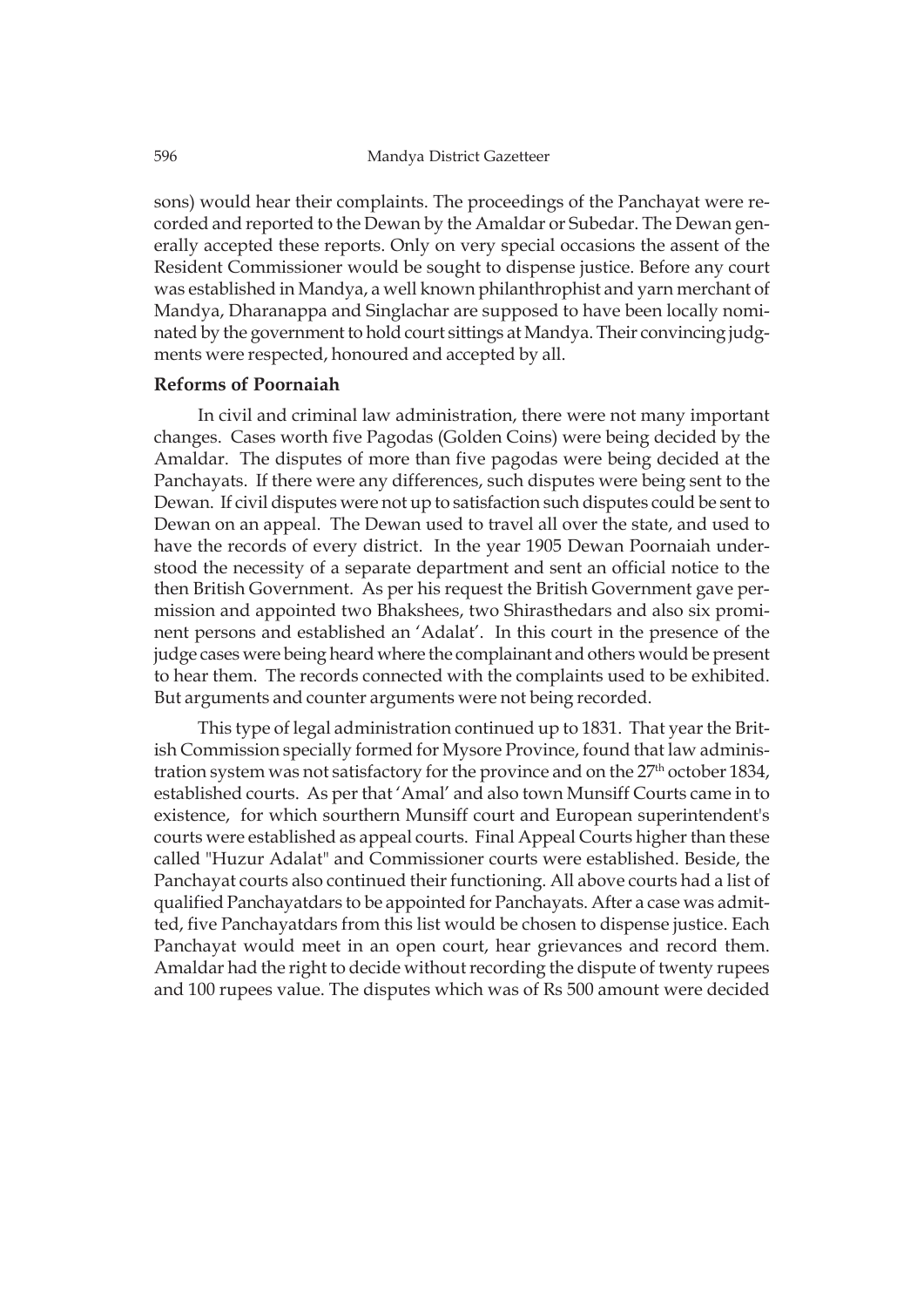with the help of Panchayat, where the Amaldar used to decide and record the same.

At the that time, Mandya district was under Mysore Astagram division, and there were two principal Sadar Munsiff courts. This court used to settle disputes which were worth more than rupees hundred but not more than rupees thousand. Cases that were more than 1000 rupees value were being decided, in the superintendents court as he had the right of administration of his division. The Huzur Adalath which was connected with Commissioner's office had three judges. This was an appellate court that heard all cases that came for appeal from lower courts. But original suits could not be filed here.

**Further Changes :-** By 1862, the legal duties of the Commissioner were being done by the Jucidical Commissioner. In 1863, the legal system was reorganised and the assistants of the Divisional Superintendents came to be called Deputy Superintendents. These officers had powers to decide cases of all values. In the same year the Huzur Adalar and Munsiff court were abolished. Later while the district Deputy Superintendent the judges of the small causes court, Assistant Superintendent worked at the district level. At the taluk level the Amaldars did these duties. In 1871 the duties and responsibilities of the Assistant Superintendent were given to the newly appointed judicial assistant. In 1875 the judicial powers of taluk Amaldar were withdrawn. Munsiff are appointed to settle civil disputes. The civil legal powers of the Deputy Commissioner were gradually reduced an by 1879 they were can called. Instead of this district courts were established headed by district judges . They were given with powers to settle all disputes with no limitation of value as well as appeals from lower courts. In course of time the post of the judicial assistant was abolished and in his place a subordinate judge was appointed. In May, 1884. The High Court was established with three judges, headed by a Chief Justice. This was the highiest appeal court of the entire state then.

# **Code of Criminal Conduct**

Before the reorganisation of the legal system, all officers from the Judicial Commissioner to the Taluk Amaldar heard and decided criminal cases. In 1872 the code of Criminal Conduct was passed in the state. In 1880 the Munsiff was appointed as Ex-officio taluk magistrate. In 1881 during Rendition, the Chief Justice was given with the criminal law amdinistration. The session and Assistant sessions judges, District Magistrates, First, Second and Third division magistrates started functioning under him. In Mysore which included the Mandya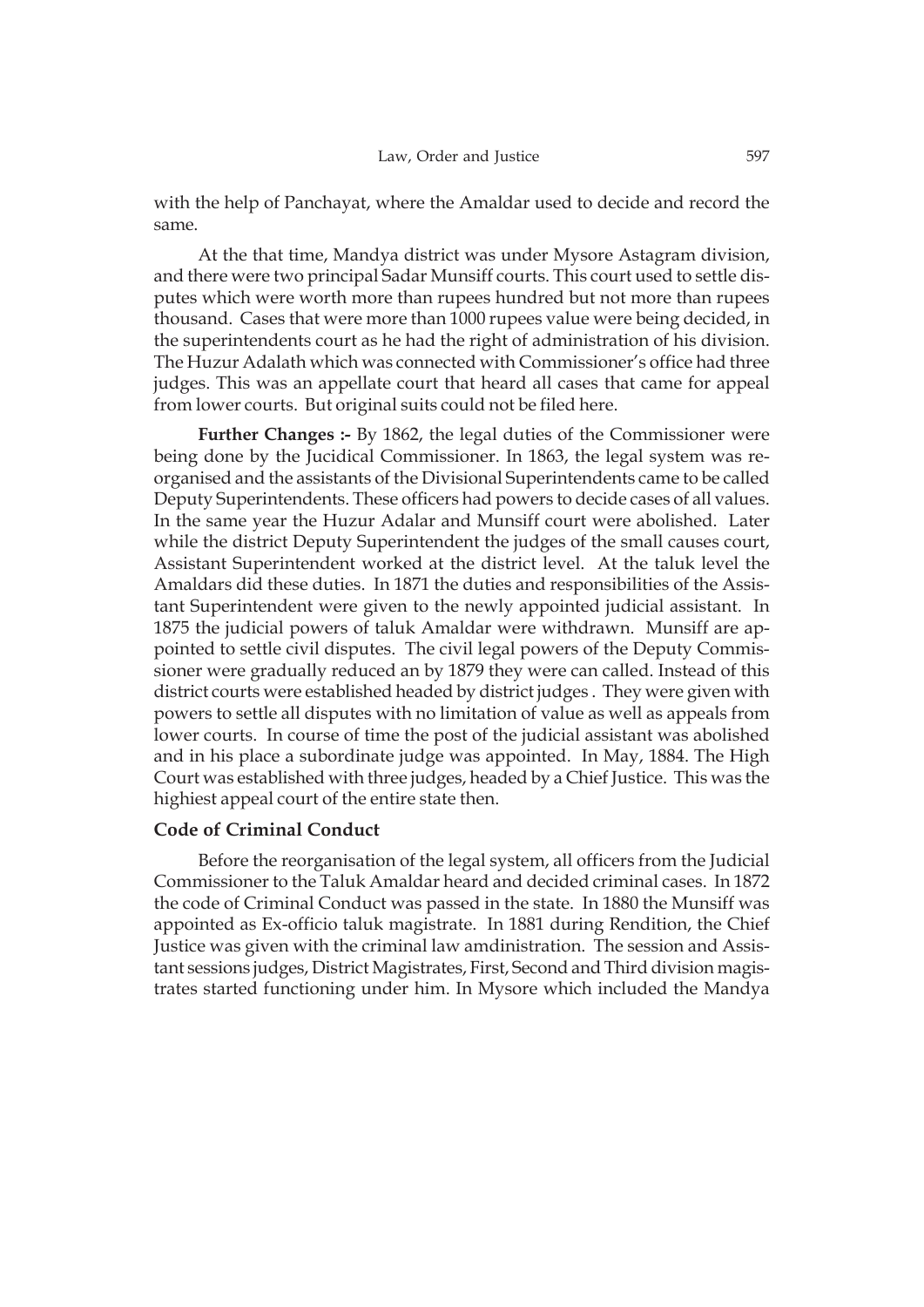region also, a Sessions Court used to hear criminal cases and had its jurisdiction on Mysore and Hassan district also.

Before Mandya became an independent district, the Chief District Magistrate in Mysore was the highest legal officer. He held courts in Mandya twice a week, called Itenerary Sittings and settled disputes of the region. For the settlement of several disputes civil courts funcitoned at Srirangapattana and Mandya. Though the Munsiff Court of Srirangapattana had its hold on the Srirangapattana, K.R.Pet, T.Narasipur and Bannur hoblies, the hold on the southern cauvery region was held by the Second Munsiff Court of Mysore. The Munsiff Court of Mandya had its jurisdiction on Nagamangala, Malavalli, Maddur and Mandya districts. The subordinate judge of Mysore was given with powers to settle the civil disputes of value between 2500 and 10,000 rupees of the Mandya region. The session judge of Mysore decided all criminal cases sent by the magistrate.

The Deputy Commissioner of Mysore then was also the district magistrate. Before Mandya gained independent district status, the Special First Class Magistrate Court of Mandya had its jurisdiction on Mandya, Malavalli and Maddur taluks. The First Class Magistrate Court of Pandavapura had its jurisdiction on Nagamangala and K.R.Pet. But the first class cases of Srirangapattana were heard at the Special First Class Magistrate court of Mysore. The Second and Third class cases were heard by the Special First Class Magistrate Court, Pandavapura. Even after Mandya became an independent district in 1959 its legal administration was under the control of the District Judge of Mysore. Later a sub-judge court was established at Mandya, under his administration. As per the Mysore Civil Rule 23 of 1955, the sub-ordinate court of Mandya was renamed as Civil Court and given with powers to decide cases of Rs.20,000 value. Under the same rule the economic powers of the Munsiff courts of Srirangapattana and Mandya were enhanced from 2,500-3000 rupees. In 1961, the advocate law was passed by which the word 'Lawyer' was replaced with the word 'Advocate'.

A civil judge was appointed as an appellate officer for civil cases decided by the Civil Munsiffs while the district court received cases of the value of 10,000 decided by the Civil Judge. The appeals of original suits had to be submitted to the Mysore High Court. The Civil judge of Mandya was appointed as the district judicial head of Mandya and all the sub-ordinate Magistrate Courts were included under his control.

As per the Code of Criminal Procedure (Mysore amendment) passed on 01- 10-1965, the post of the judicial district magistrate was abolished. Also the jurisdiction it held on the Magistrate Court was transferred from the district magistrate to the sessons judge.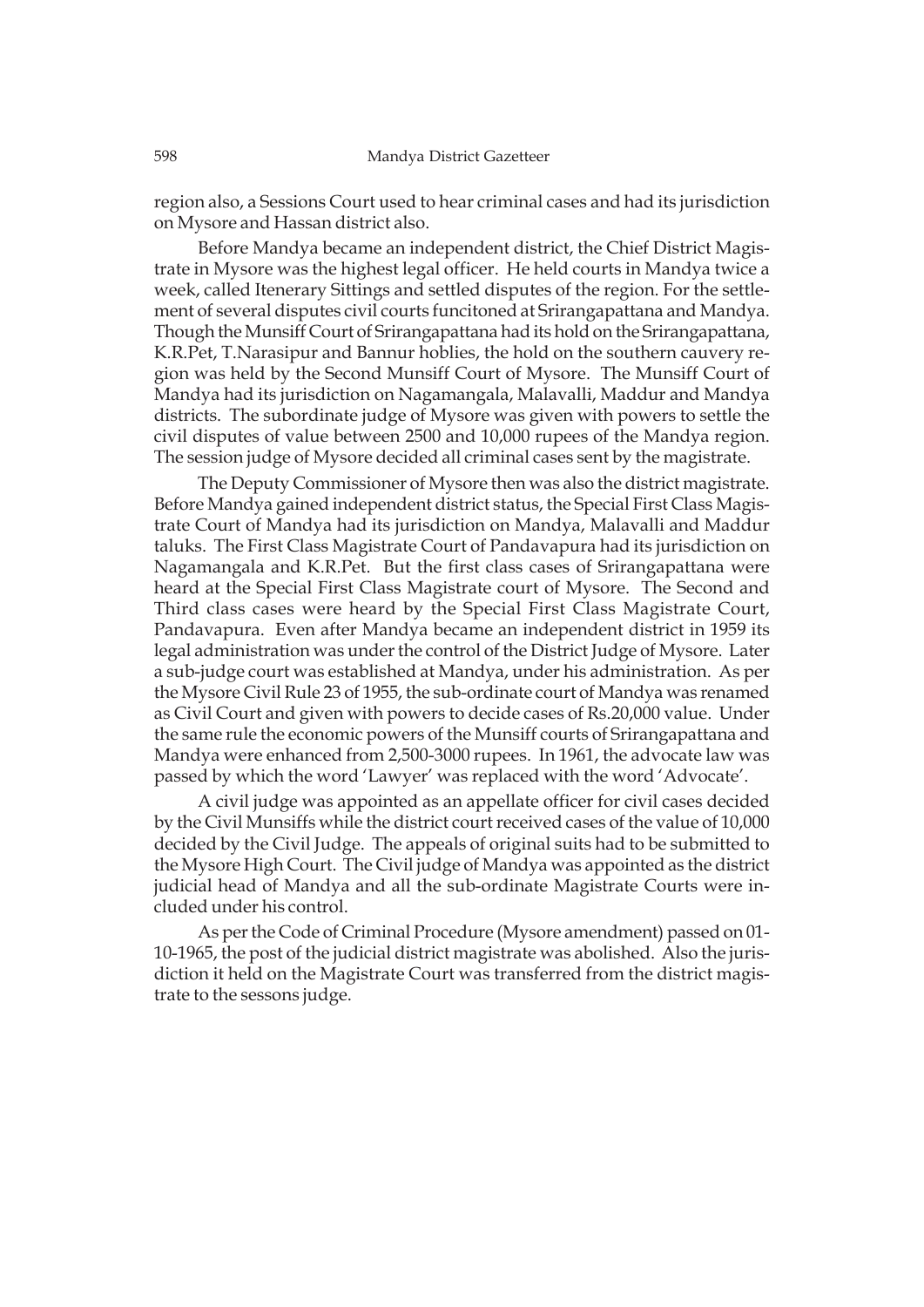On the 1st November 1965 the District Sessions Court were established at Mandya to decide civil and criminal suits. Presently the highest level officer of legal administration of the district is the Sessions Judge.

The district has contributed eminent personlities to the field of law. Justice E.S. Venkataramaiah who started his career as a lawyer and attained the highest position of the Chief Justice of the Supreme Court of India, belongs to Thirumalasagara Chatra of Pandavapura taluk. Another eminent legal personality, justice Hombegowda, though born at Mysore district, made all his legal achievements at Mandya. Likewise D.Doddakalegowda, C. Shivappa, A.J.Sadashiva, sitting judges B.N.Mallikarjun, S.R.Venkateshmurthy are other legal experts of the district. Other important names of 1950 decade are B.M.Krishnaswamy (brother of B.M.Shree) B.V.Krishnan, Narasinga Rao, Narayana Murthy, S.Krishna Rao, Srikantaiah, and P Mallaiah. During that time the Mandya Bar Association had 25 registered members and presently (2001-02) the number is 450.

The different courts functioning in the district are enlisted here under ;

- 1. Principal District and Sessions Court, Mandya
- 2. Additional Principal District and Sessions Court, Mandya
- 3. Principal Civil Judge (Senior) and Chief Judicial Magistrate (C.J.M.) Court Mandya,
- 4. Additional Principal civil Judge (Senior) and Judicial Magistrat (J.M.F.C.) Court, Mandya
- 5. Principal Civil Judge (Junior) and Judicial Magistrate First Class (J.M.F.C.) court Mandya
- 6. Additional/Principal Civil Judge (Junior) and Judicial Magistrate First Class (J.M.F.C.) court Mandya
- 7. Judicial Magistrate, First Class Court, Mandya
- 8. Civil Judge (Senior) and J.M.F.C., Court Srirangapattana
- 9. Additional Civil Judge (Senior) Court and J.M.F.C., Srirangapattana
- 10. Additional Civil Judge (Junior) Court, Srirangapattana
- 11. Civil Judge (Junior) Court, Srirangapattana
- 12. Additional Civil Judge (Junior) Court and J.M.F.C., Srirangapattana
- 13. Civil Judge (Senior) Court, Maddur,
- 14. Civil Judge (Junior) Court, and J.M.F.C., Maddur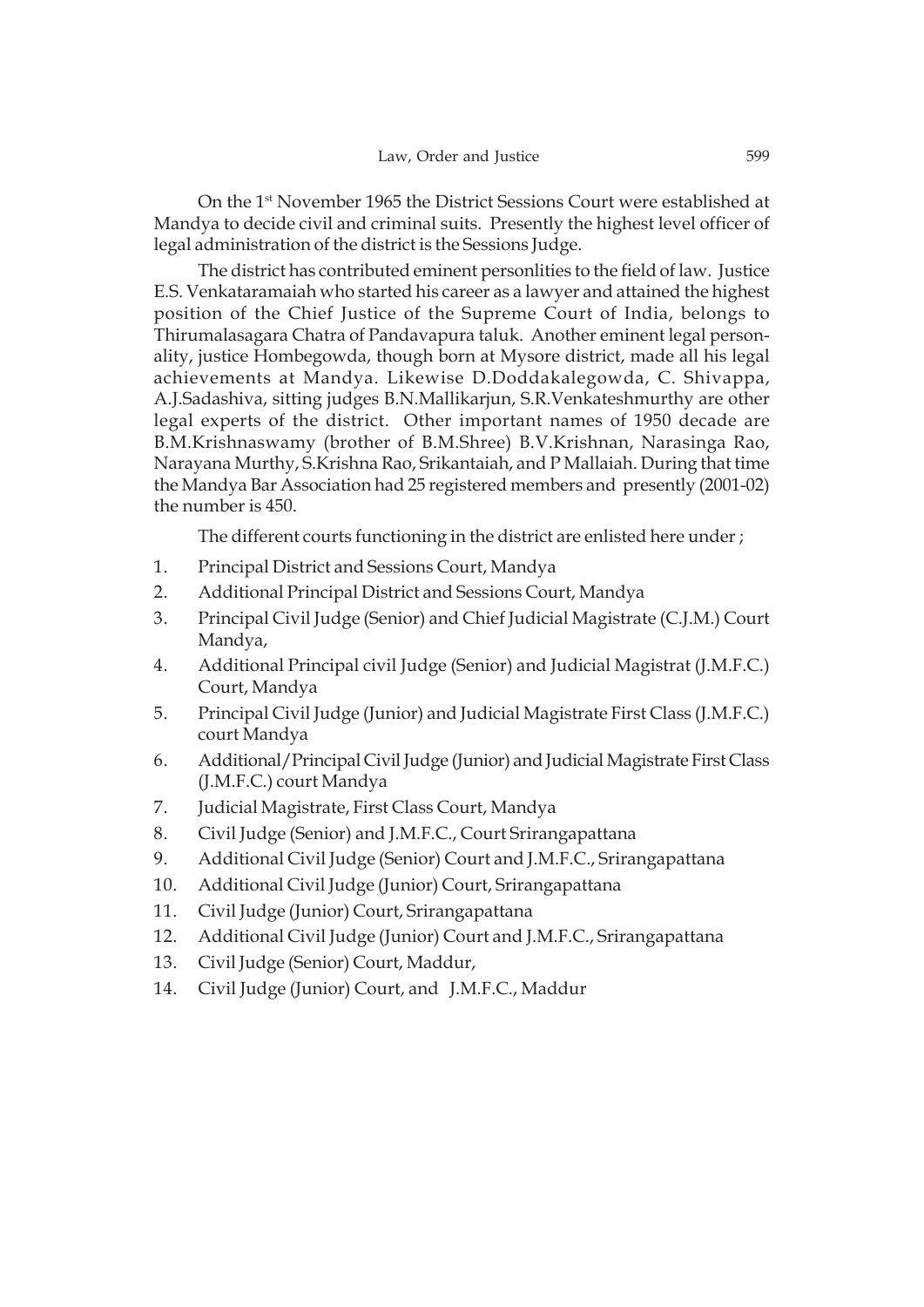- 15. Additional Civil Judge (Junior) Court and also J.M.F.C., Maddur
	- 16. Civil Judge (Junior) Court and J.M.F.C. K.R.Pet.
	- 17. Civil Judge (Senior) Court and J.M.F.C., Malavalli
	- 18. Civil Judge (Junior) Court and J.M.F.C., Malavalli
	- 19. Civil Judge (Junior) Court and J.M.F.C Nagamangala
	- 20. Civil Judge (Junior) Court and J.M.F.C., Pandavapura

The following tables give details of cases admitted and decided as well as of income and expenditure from 1997-98 to 2001-02 in Mandya District.

**Principal District and Sessions Court Mandya** *:* **Table 10.1** 

| Expanses    | Receipts      | Decided cases | Admitted | Year      | Sl. |
|-------------|---------------|---------------|----------|-----------|-----|
|             |               |               | cases    |           | No. |
| 3915827     | $107921 - 40$ | 2700          | 2700     | 1997-98   | T   |
| $4466-20$   | 147675.25     | 2277          | 0963     | 1998-99   | 2   |
| 71,54484.00 | 123541.00     | 1784          | 1924     | 1999-2000 | 3   |
| 4682281     | 123541.90     | 1629          | 1574     | 2000-2001 | 4   |
| 5108825     | 97321.35      | 1699          | 1878     | 2001-2002 | ā   |

**Table 10.2 : Additional Principal District and Sessions Court, Mandya**

| Expanses                 | Receipts             | Decided | Admitted | Year      | SI. |
|--------------------------|----------------------|---------|----------|-----------|-----|
|                          |                      | cases   | cases    |           | No. |
|                          | This Courts Receipts | 1422    | 620      | 1997-98   |     |
|                          | and expenditure has  | 909     | 602      | 1998-99   |     |
| main courts jurisdiction |                      | 768     | 446      | 1999-2000 | £.  |
|                          |                      | 930     | 620      | 2000-2001 |     |
|                          |                      | 849     | 752      | 2001-2002 | 5   |

**Table 10.3 : Principal Civil Judge (Senior) and C.J.M. Court, Mandya**

| Expanses   | Receipts   | Decided | Admitted | Year      | Sl.          |
|------------|------------|---------|----------|-----------|--------------|
|            |            | cases   | cases    |           | $N_{\Omega}$ |
| 1810996.00 | 1803517-25 | 964     | 2504     | 1997-98   |              |
| 2194369.00 | 1189502.00 | 491     | 1590     | 1998-99   |              |
| 23,2570.00 | 1263225.00 | 3759    | 1013     | 1999-2000 |              |
| 1502875.00 | 1022441.00 | 304     | 740      | 2000-2001 |              |
| 2834900.00 | 255337.00  | 1354    | 643      | 2001-2002 |              |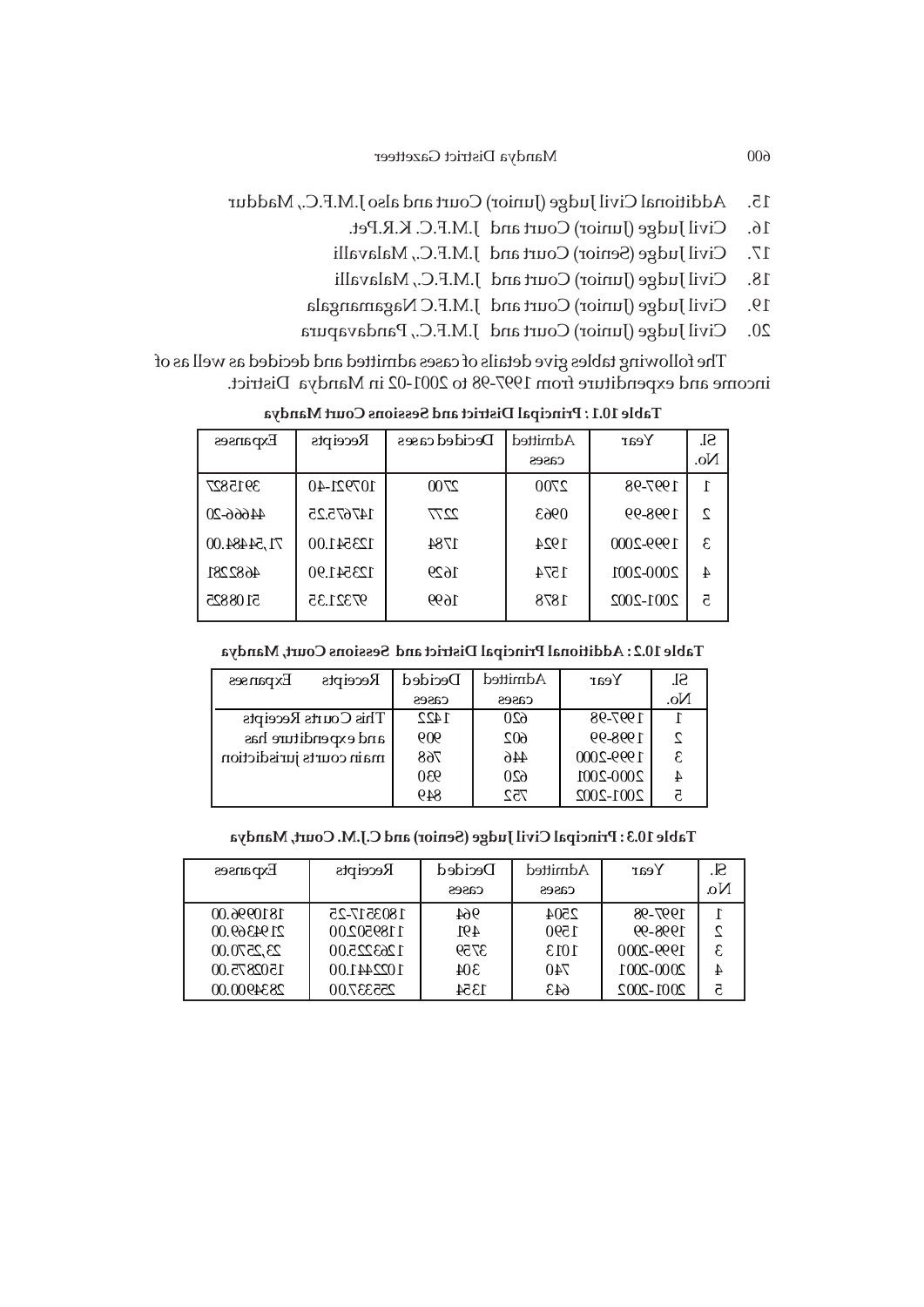**Table 10.4 : Additional Principal Civil Judge (Senior) and C.J.M. Court, Mandya**

| Sl. | Year      | Admitted | Decided |
|-----|-----------|----------|---------|
| No. |           | cases    | cases   |
| 1   | 1997-98   | 781      | 465     |
| 2   | 1998-99   | 617      | 428     |
| 3   | 1999-2000 | 587      | 238     |
| 4   | 2000-2001 | 656      | 310     |
| 5   | 2001-2002 | 800      | 333     |

| Sl.            | Year      | Admitted cases | Decided   | Receipts    | Expanses     |
|----------------|-----------|----------------|-----------|-------------|--------------|
| No.            |           |                | cases     |             |              |
|                | 1997-98   | 721            | 434 (48)  | 2,87,276.00 | 17,37,954.00 |
| $\mathcal{P}$  | 1998-99   | 500 (128, TRD) | 954 (68)  | 3,75074.00  | 19,45,817.00 |
| 3              | 1999-2000 | 327            | 514 (85)  | 2,45,179.00 | 18,63,211.00 |
| $\overline{4}$ | 2000-2001 | 327            | 514 (85)  | 5,82,959.00 | 20,32,617.00 |
| 5              | 2001-2002 | 889            | 988 (108) | 3,88,262.00 | 27,66020.00  |

### **Table 10.5 : Principal Civil Judge (Junior) and J.M.F.C, Mandya**

**Table 10.6 : Additional Principal Civil Judge (Junior) and JMFC Court, Mandya**

| SI. | Year      | Admitted cases | Decided  |
|-----|-----------|----------------|----------|
| No. |           |                | cases    |
|     | 1997-98   | 5842           | 9084     |
| 2   | 1998-99   | 1094 (764 TRD) | 269 (56) |
| 3   | 1999-2000 | 849            | 348 (83) |
| 4   | 2000-2001 | 432 (2R7)      | 348 (83) |
| 5   | 2001-2002 | 432 (2R7)      | 582(100) |

*TRD : Transferred RS – Re submitted*

# **Table 10.7 Judicial Magistrate First Class Court, Mandya**

| Sl.            | Year      | Admitted cases | Decided | Receipt | Expenditure |
|----------------|-----------|----------------|---------|---------|-------------|
| No.            |           |                | cases   |         |             |
|                | 1997-98   |                |         |         |             |
| 2              | 1998-99   | 1663           | 1978    | 717084  |             |
| 3              | 1999-2000 | 2387           | 4748    | 1226281 |             |
| $\overline{4}$ | 2000-2001 | 1915           | 4047    | 1084671 |             |
| 5              | 2001-2002 | 1743           | 2455    | 1184924 |             |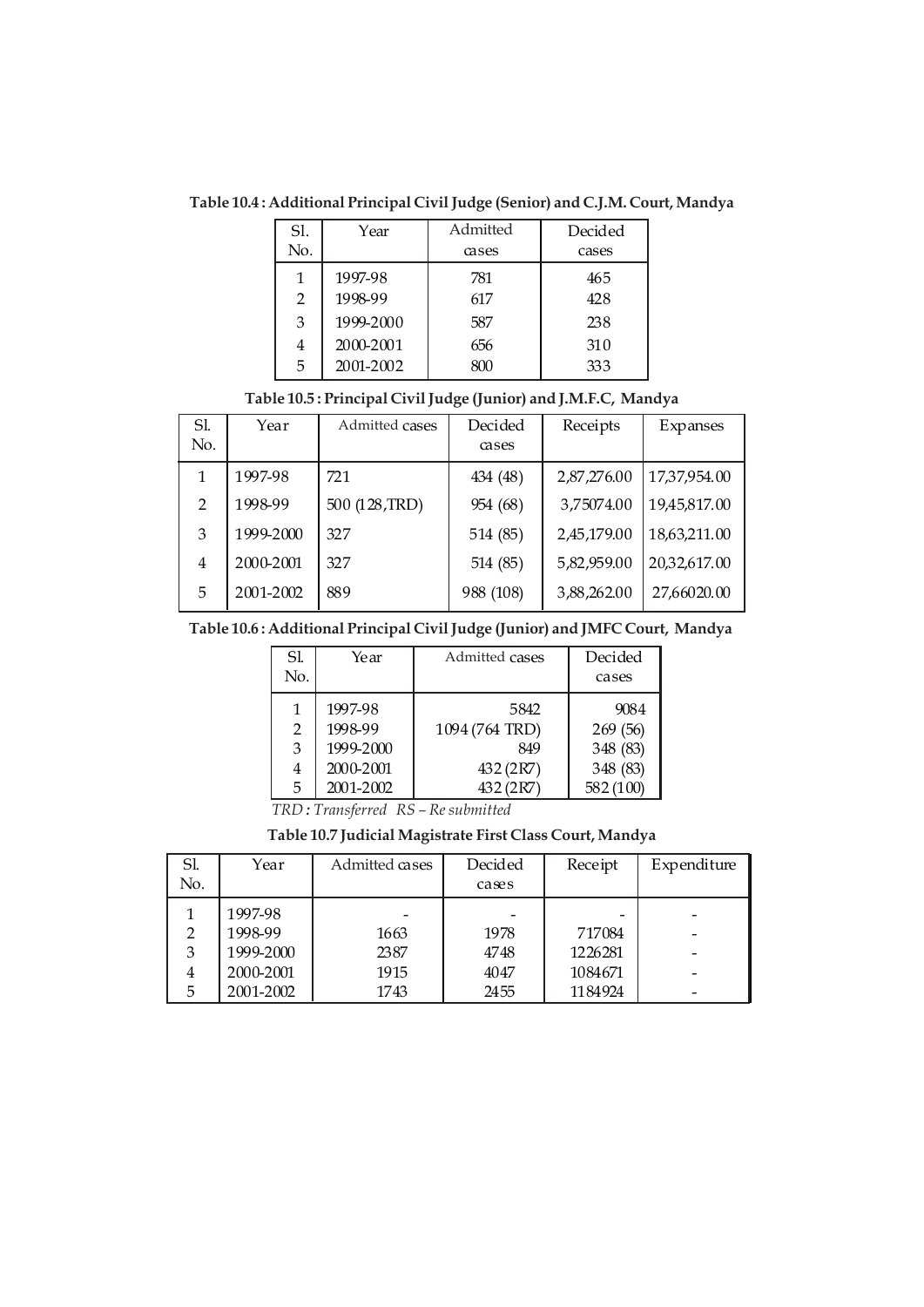**Table 10.8 : Principal Civil Judge (Senior) and JMFC Court, Srirangapattana**

| S1  | Year      | Admitted | Decided cases |
|-----|-----------|----------|---------------|
| No. |           | Cases    |               |
|     | 1997-98   | 107      | 103           |
| 2   | 1998-99   | 105      | 37            |
| 3   | 1999-2000 | 63       | 98            |
| 4   | 2000-2001 | 109      | 97            |
| 5   | 2001-2002 | 102      | 99            |

**Table 10.9 : Additional Principal Civil Judge (Senior) Court and JMFC Srirangapattana**

| Sl<br>No.      | Year      | Admitted<br>cases | Decided cases | Receipt  | Expenditure |
|----------------|-----------|-------------------|---------------|----------|-------------|
|                |           |                   |               |          |             |
|                | 1997-98   | 1585              | 2198          | 42472695 | 2596841     |
| $\overline{2}$ | 1998-99   | 1571              | 1695          | 52688525 | 3405204     |
| 3              | 1999-2000 | 1187              | 1867          | 443518   | 2945168     |
| 4              | 2000-2001 | 1106              | 1050          | 52688325 | 3405206     |
| 5              | 2001-2002 | 1112              | 811           | 658108   | 3278716     |

**Table 10.10 : Additional Civil Judge (Senior) Court, Srirangapattana**

| S1             | Year      | Admitted | Decided | Receipt       | Expenditure |
|----------------|-----------|----------|---------|---------------|-------------|
| No.            |           | cases    | cases   |               |             |
|                | 1997-98   | 1607     | 389     | Not connected |             |
| $\overline{2}$ | 1998-99   | 1137     | 644     |               |             |
| 3              | 1999-2000 | 625      | 485     |               |             |
| 4              | 2000-2001 | 375      | 1155    |               |             |
| 5              | 2001-2002 | 356      | 318     |               |             |

**Table 10.11 : Civil Judge (Junior) Court, Srirangapattana**

| $SL$ No. | Year      | Admitted cases | Decided cases | Receipt   | Expenditure |
|----------|-----------|----------------|---------------|-----------|-------------|
|          | 1997-98   | 675            | 58            | 189426    | 1063819     |
| 2        | 1998-99   | 640            | 44            | 176308    | 970696      |
| 3        | 1999-2000 | 268            | 51            | 80627     | 1335597     |
| 4        | 2000-2001 | 323            | 87            | 137833    | 1291885     |
| 5        | 2001-2002 | 285            | 34            | 122827.50 | 1594467     |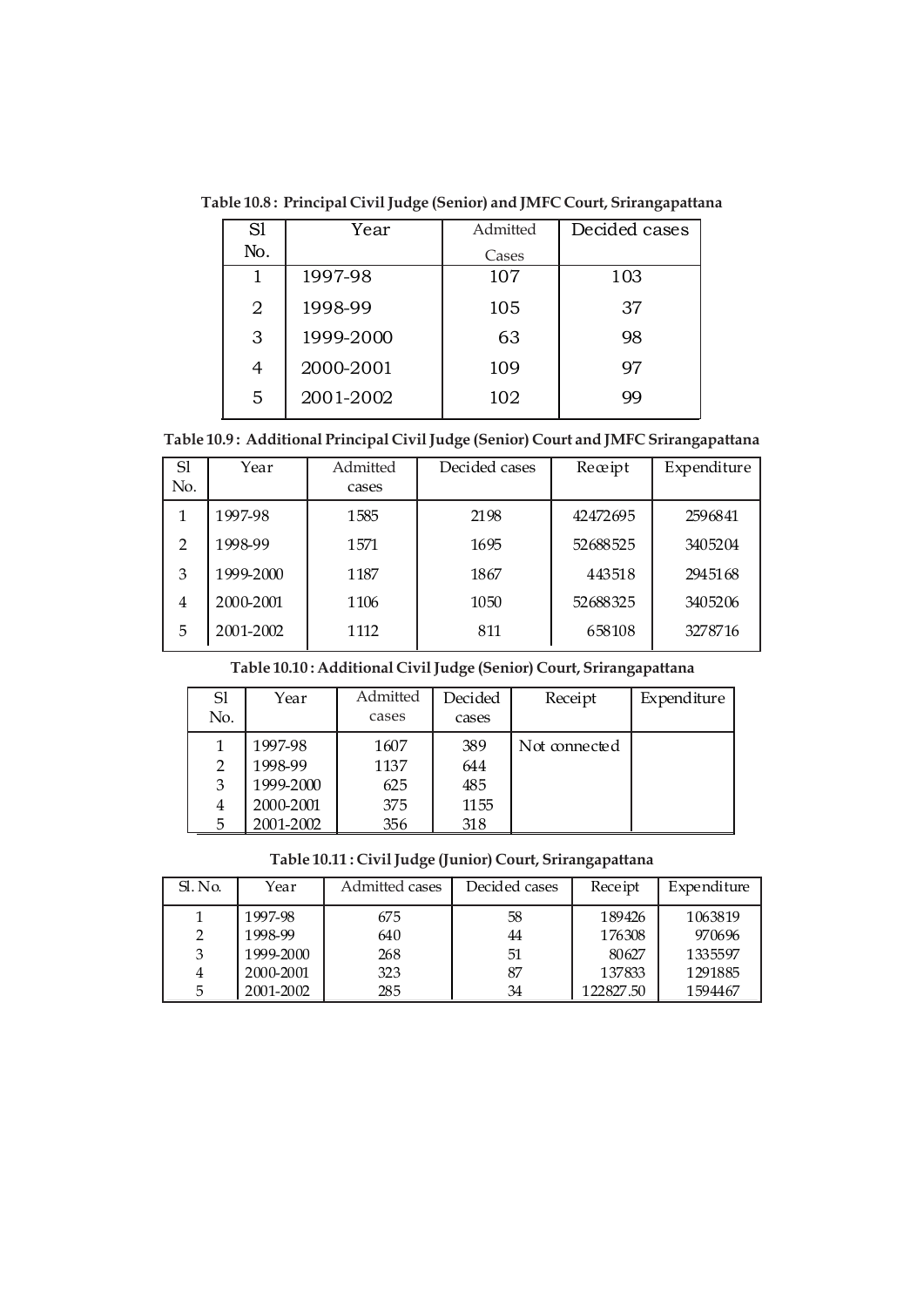| Table 10.12: Additional Civil Judge (Junior) Court, and JMFC Srirangapattana |  |  |
|------------------------------------------------------------------------------|--|--|
|------------------------------------------------------------------------------|--|--|

| Expenditure | Receipt  | Decided | Admitted | Year      | SI. |
|-------------|----------|---------|----------|-----------|-----|
|             |          | cases   | cases    |           | No. |
| 870034      | 6444.50  | 1498    | 3410     | 1997-98   |     |
| 797509      | 11181.50 | 1373    | 1718     | 1998-99   | C   |
| 955155      | 3780.50  | 2932    | 928      | 1999-2000 | £.  |
| 1055675     | 4321     | 1410    | 472      | 2000-2001 | 4   |
| 1129502     | 4437     | 1234    | 728      | 2001-2002 | 5   |

### **Table 10.13 : Civil Judge (Senior) Court, Maddur**

| Expenditure | Receipt | Decided | Cases Admitted   | Year      | Sl.            |
|-------------|---------|---------|------------------|-----------|----------------|
|             |         | cases   |                  |           | No.            |
|             |         |         |                  | 1997-98   |                |
|             |         |         |                  | 1998-99   | 2              |
|             |         | 80      | 102 (Filings)    | 1999-2000 | S              |
|             |         |         | 1298 transferred |           |                |
| 1715166     | 603087  | 452     | 620              | 2000-2001 | $\overline{4}$ |
| 2129077     | 581629  | 457     | 692              | 2001-2002 | 5              |

# **Court, and also JMFC Maddur Table 10.14 : Civil Judge (Junior)**

|                          | Expenditure<br>Receipt |          |           | Decided cases |       | Cases Admitted |              | Year          | Sl.             |
|--------------------------|------------------------|----------|-----------|---------------|-------|----------------|--------------|---------------|-----------------|
| Criminal                 | <b>Civil</b>           | Criminal | Civil     | Criminal      | Civil | Criminal       | <b>Civil</b> |               | No.             |
|                          | 846667.00              | 00.0008  | 290154.00 | 589           | 275   | 693            | 290          | 1997-98       |                 |
| $\overline{\phantom{a}}$ | 948099.00              | 2629.00  | 87640.00  | 700           | 204   | 675            | 169          | 1998-99       | 2               |
|                          | 1184463.00             | 7600.00  | 138264    | 870           | 612   | 780            | 135          | 1999-2000     | 3               |
|                          | 4776.00                | 4776.00  | 73462.00  | 733           | 270   | 793            | 150          | 2000-2001     | $4\overline{ }$ |
| $\overline{\phantom{a}}$ | 5298                   | 5298.00  | 94240.00  | 1028          | 178   | 755            | 150          | $2001 - 2002$ | ā               |

# **Table 10.15: Later Civil Judge (Junior) Court and also JMFC Maddur**

| Expenditure |           |          | Receipt  | Decided cases |       | Cases Admitted |       | Year      |     |
|-------------|-----------|----------|----------|---------------|-------|----------------|-------|-----------|-----|
| Criminal    | Civil     | Criminal | Civil    | Criminal      | Civil | Criminal       | Civil |           | No. |
| -           | 424050.00 | 7420.00  | 228622   | 575           | 204   | 401            | 290   | 1997-98   |     |
| ٠           | 474050.00 | 2340.00  | 65071.00 | 470           | 160   | 400            | 160   | 1998-99   |     |
| ٠           | 591831.00 | 5360.00  | 178490   | 387           | 480   | 415            | 120   | 1999-2000 | 3   |
| -           | 645105.00 | 4270     | 06769    | 670           | 192   | 490            | 150   | 2000-2001 | 4   |
| ۰           | 192549.00 | 3240     | 92104    | 236           | 147   | 692            | 150   | 2001-2002 | 5   |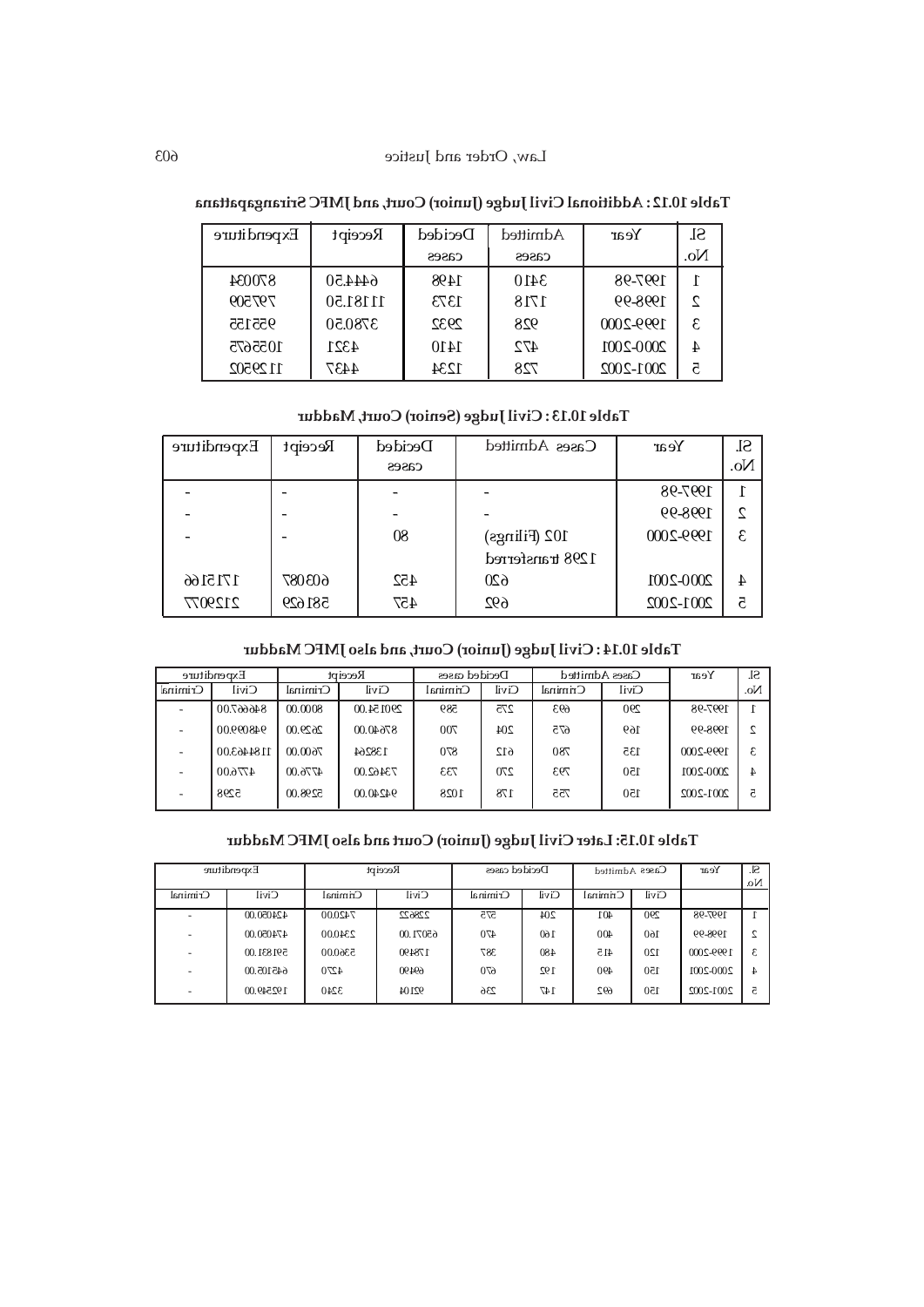#### 604 Mandya District Gazetteer 604 Mandya District Gazetteer

| Expenditure | Receipt   | Decided cases | $\cos s$<br>Admitted | Year      | Sl.<br>No. |
|-------------|-----------|---------------|----------------------|-----------|------------|
| 1253455.00  | 126919.00 | 186           | 282                  | 1997-98   |            |
| 1460364.00  | 205990.00 | 159           | 267                  | 1998-99   | ς          |
| 1625340.00  | 106477.00 | 109           | 236                  | 1999-2000 | ε.         |
| 1599428.00  | 107441.00 | 69            | 219                  | 2000-2001 | 4          |
| 1588923.00  | 8991 2.00 | 118           | 231                  | 2001-2002 | 5          |

# **Table 10.16 : Civil Judge (Junior) Court and JMFC, Krishnarajpet**

# **Table 10.17 : Civil Judge (Senior) Court and JMFC Malavalli**

| Expenditure | Receipt   | Decided      | Cases Admitted | Year      | SI.           |
|-------------|-----------|--------------|----------------|-----------|---------------|
|             |           | $\alpha$ ses |                |           | No.           |
| 1133740.00  | 82827.00  | 329          | 276            | 1997-98   |               |
| 2726039.00  | 112891.00 | 334          | 429            | 1998-99   | $\mathcal{L}$ |
| 1583514.00  | 98320.00  | 281          | 495            | 1999-2000 | £.            |
| 1703972.00  | 84046.00  | 413          | 269            | 2000-2001 | 4             |
| 1858215.00  | 111911.00 | 510          | 313            | 2001-2002 | 5             |
|             |           |              |                |           |               |

# **Table 10.18 : Civil Judge (Junior) Court and JMFC Malavalli**

| Expenditure          | Receipt | Decided cases | $\cos s$<br>Admitted | Year          | Sl.<br>No. |
|----------------------|---------|---------------|----------------------|---------------|------------|
| As per civil Records | 4228.25 | 737           | 1145                 | 1997-98       |            |
|                      | 3027.00 | 1276          | 929                  | 1998-99       |            |
|                      | 3260.33 | 649           | 929                  | 1999-2000     |            |
|                      | 3260.00 | 727           | 795                  | 2000-2001     |            |
|                      | 4935.00 | 1131          | 994                  | $2001 - 2002$ |            |

# **Table 10.19 : Civil Judge (Junior) and JMFC Nagamangala**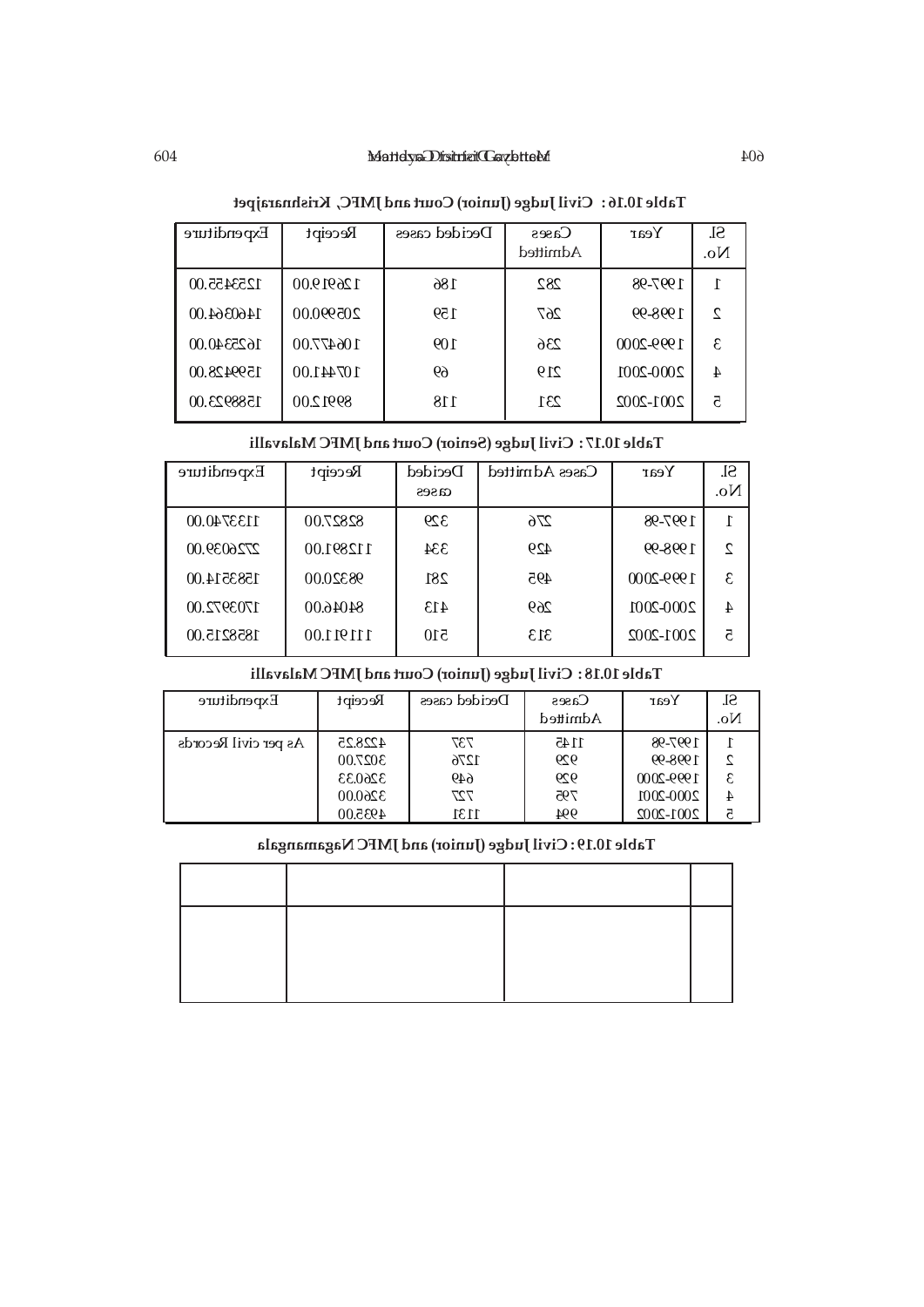| Sl.<br>No.     | Year      | Cases<br>Admitted | Cases<br>Decided | Receipt   | Expenditure |
|----------------|-----------|-------------------|------------------|-----------|-------------|
| 1              | 1997-98   | 2106              | 58               | 20127.00  |             |
| $\mathfrak{D}$ | 1998-99   | 267               | 159              | 109939.00 | 208629.00   |
| 3              | 1999-2000 | 1155              | 311              | 149725.00 | 1607574.00  |
| 4              | 2000-2001 | 881               | 1160             | 152721.00 | 2222210.00  |
| 5              | 2001-2002 | 921               | 1278             |           |             |

**Table 10.20 : Civil Judge (Junior) Court and JMFC Pandavapura**

POLICE ADMINISTRATION

### **Bara Baluthi**

Prior to the modern police system, 'Bara Baluthi' or 'Ayagara' system used to carryout the police duties. While in the Marathi spoken areas it was known as 'Barabaluthi', in Mysore state it was called 'Ayagara's system. In this system twelve important representatives were named. They are Gowda or Patel (Rural leader) Shanubhag (the clerk who keeps the accounts of the village), Thoti or Talavadi (Village watch man), Thalavara (Village Policeman), (Neerugunti) person who feeds water to the lands blacksmith (the persons who manufactured iron agricultural equipments) Carpenter (wood work) pot maker (person who made vessels in the mud), Cobbler (who stitched slippers and shoes from leather) Barber (person who shaved), Dhobi (washerman) and the Priest (well-wisher) ; All these were the pillars of the society. At the village level Thalavara or Thoti used to carryout the duties of the Police Officer. Gowda or Shanbhog used to have rapport with government officers.

At the Umbali, Inam or in Jodigrams, their headmen themselves used to organise police system in their areas. Here the hereditary group of village watchmen took entire responsibility of safegurding peoples, property. During the time of Mummudi Krishnaraja Odeyar for those who used to look after the police duties, separate Inam lands were being given. They used tobe called 'Amargar' . Since the truth that thieves alone could recognize and catch thieves was well known, a community called "Kalla Korama" was used for this purpose as thieving was their trade.

During the time of Aliya Ramaraya a vigilence department was established and a Superintendent was made the head of that department. During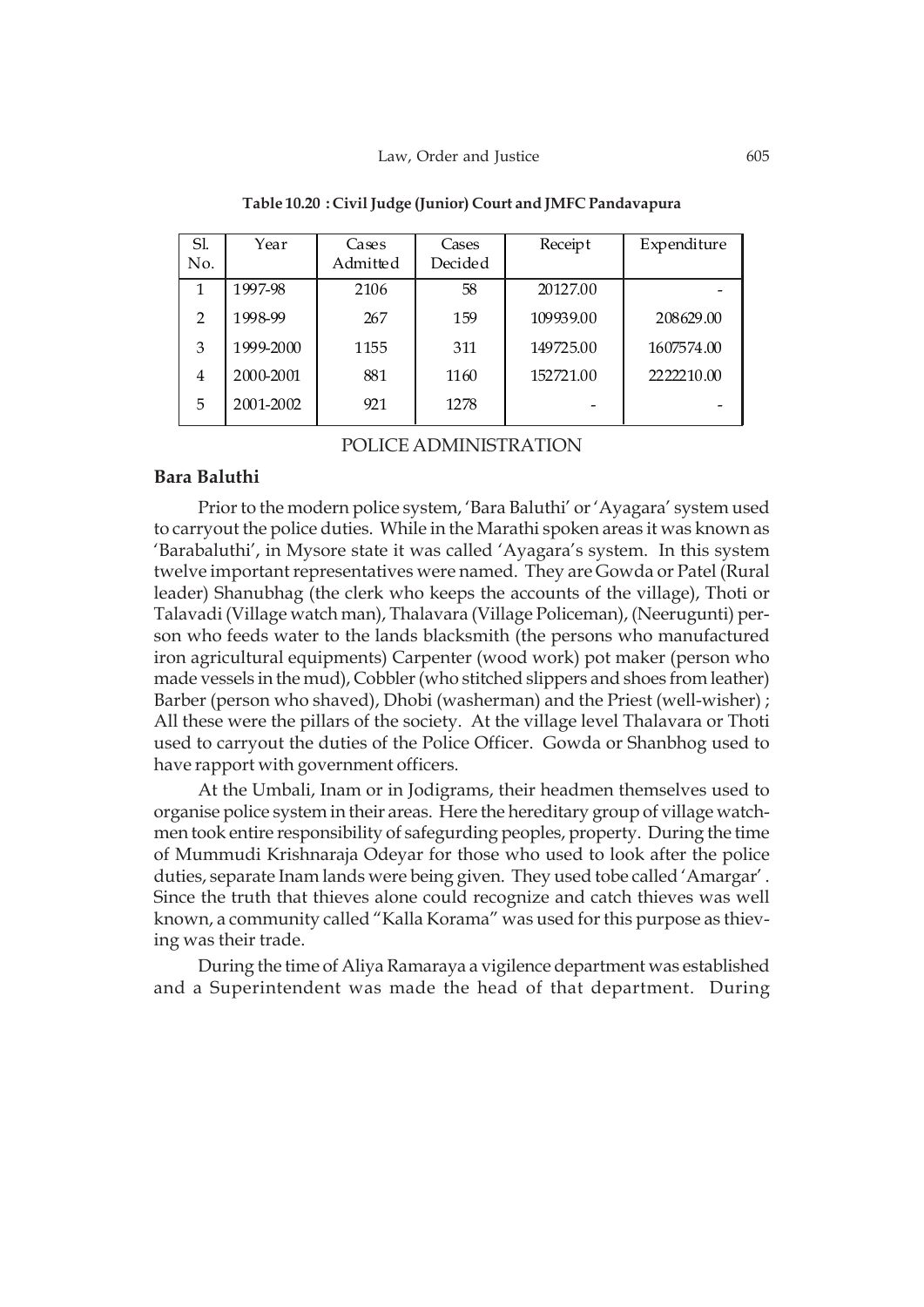Chikkadevaraya's period, administration was decentralized and distributed to 18 departments. The Police department was called as 'Pattana Chavady'. When Hyder Ali and Tippu Sultan were ruling, at the boundaries of the state Vigilence group were arranged. After the fall of Srirangapattana (1799) during the Dewanship of Poornaiah every taluk Amaldar was given the power of a Police Officer. All complaints made by the citizens were recorded, perused and decided. Armed soldiers called "Kandachara" assisted them in protecting the lives and properties of the citizens. Under inevitable circumstances 'Kandachars" were being used by the Army. This "Kandachar" Police system was in force till the British started their administration in the year 1831. In the year 1834, the British issued a Government order (Hukum Name) and gave a scientific dimension to the daily administration of "Kandachara" police. In this order it was determined that Kandachar police belonged to a separate police force. These soldiers were appointed in all taluks, hobli offices and on forts for defence. To assist the Amaldar who was the chief of every taluk police force, there was one Khilledar, one Naib-Khilledar (Daffedar) and some Hoblidars. The entire police department was headed by a Commissioner who was assisted by a 'Bhakshi'. In the year 1844 this post was abolished. During the same year Police Superintendent's post was created. He was given the powers to appoint the subordinate officers, to promote, to punish and to dismiss. In the year 1856 the Judicial Commissioner was appointed. He was also the ex-officio head of the state police force (Inspector General of Police). In the year 1873 a post of Deputy Inspector General was created and he was made the head of the District Police. During the year 1875, an order was issued with respect to the above officers duties and responsibilities. But during the year 1876-77 the Deputy Inspector General's Post was abolished. In the year 1879, the powers given to the Inspector General of Police were withdrawn and the direct administration was taken over by the Chief Commission.

### **After 1881**

In the year 1881, after the Rendition, the Police Department came under the administration of the Dewan. In the year 1885, Government created the post of Inspector General of Police, under which were included the Forest department. Horticultural and Agricultural Statistics. For sub-divisions Police Assistant Commissioners were appointed. Amaldar or Deputy Amaldars were continued as Taluk level Police Officers . Supervisors and Jamadars assisted these Officers.

Along with permanent Police force Rural Police also worked. As in the beginning, in Gram Police Force, Patel, Thalvar and Thoti continued. In District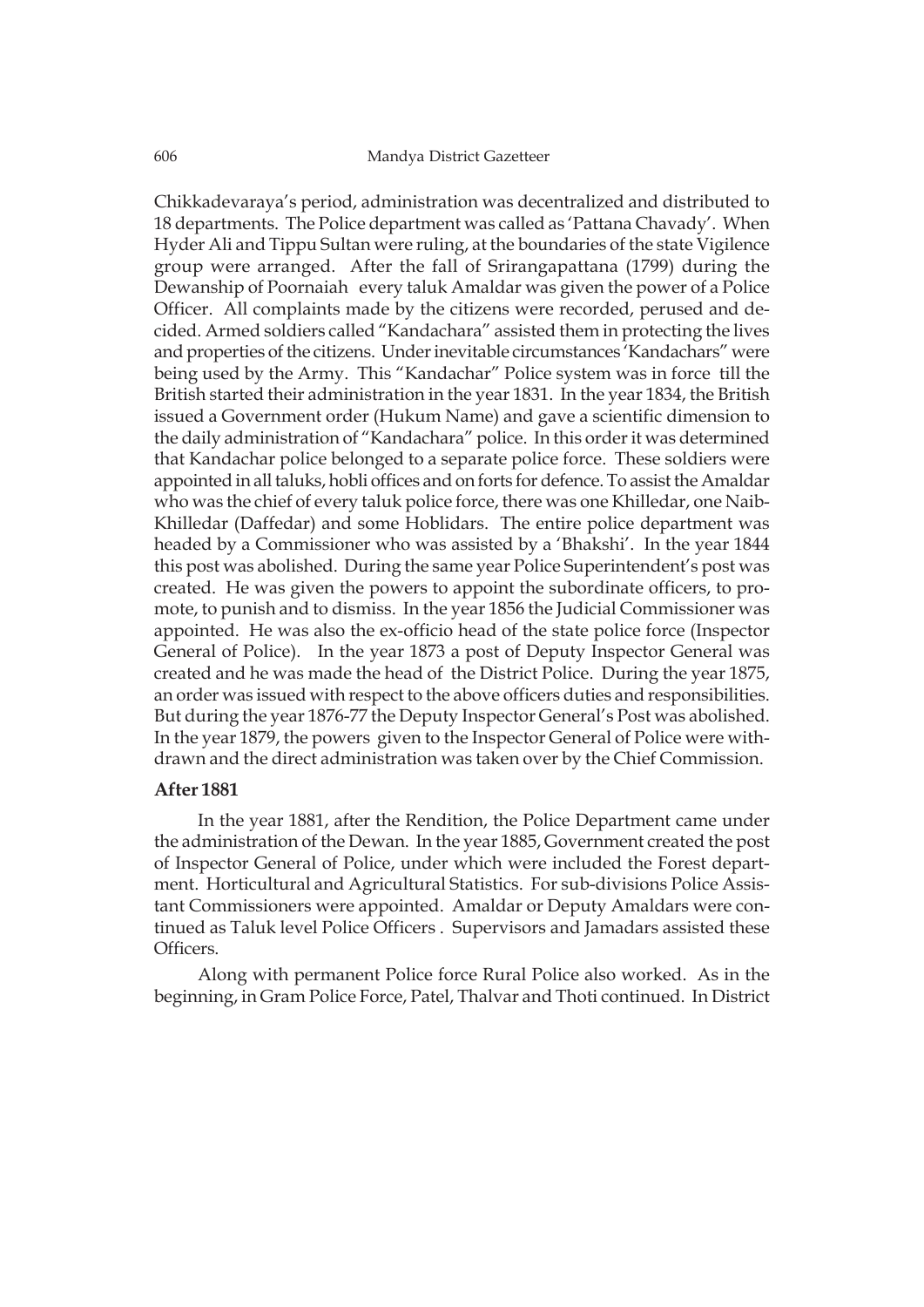Police Force, Taluk Police and also District Reserve Police were also functioning. In the year 1891, Police Department was remodelled, and a permanent Police Superintendent's post was created. In 1913, the posts of Superintendents and Assistant Commissioners were amalgamated and brought under the common cadre of Assistant Commissioner. In the year 1913 the department was reorganised, Inspector General's Salary and horse allowance were enhanced. Instead of Jamadars Post, Sub Inspectors post was created. The Mysore Police Mannual which was released in the year 1918 became a guide for future changes.

Before Mandya became an independent District, its police Administration was under Mysore District. The Superintendent of Police having his headquarters at French Rocks (present Pandavapura) had administrative control on the Mandya region. After Mandya became an independent District, its head quarters was transferred to Mandya.

# **Re-modelling**

Based on the report submitted by the Inspector General Of Police in the year 1959, Administrative changes were made suitably. As per his suggestion, Maddur and K.R.Pet Police circles were abolished. In Basaralu, Koppa, K.R. Sagar and also in Kikkeri, new Police Stations were started. In Mandya, Malavalli and also Nagamangala Police Circles were formed. Likewise Mandya, Malavalli and also Nagamangala together were made as one division, and its headquarters was established in Mandya, and a Depeuty Superintendent of Police was made the head. Two Circle Inspectors were functioning under the Srirangapattana subdivision. During this time Mysore Armed Reserve Police Force was decentralised and converted as District Armed Reserve Police Force and a Police Superintendent was made to head the force. In the year 1961 July, when prohibition law was enforced, to implement the same one Sub Inspector and four Head Constables and fifteen police constables additionally were added. Prior to states reorganisation, different Police Acts were in force. To bring in uniformity the Mysore Police Act 1963 was enacted on April 2<sup>nd</sup> 1965 and got implemented through out the state.

At present there are three sub-divisions in the district - Mandya, Srirangapatna and Malavalli. Every sub-division is headed by a Deputy Superintendent of Police. Mandya (Two circles) and also Nagamangala Circle is headed by one Circle Inspector. Under Town Circle Mandya East, West and Mobile Police Stations, under rural circle Mandya, Rural, Keragodu, Shivalli and also Basaralu Stations and under Nagamangala Circle, Nagamangala, Bellur and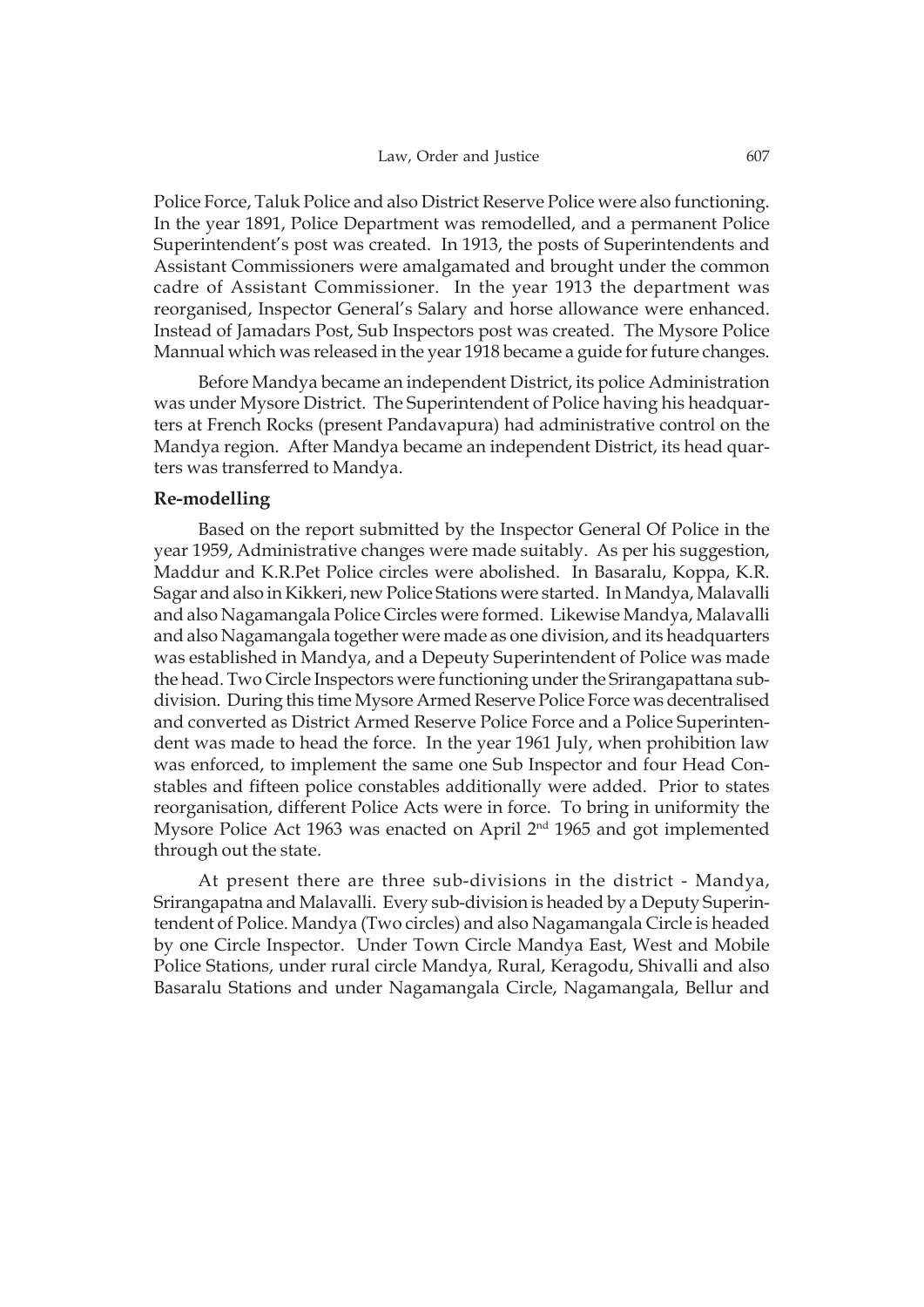Bindiganvile Stations are functioning. Under the controle of Srirangapattana Sub Division Two Circle Inspectors function. Under Srirangapattana, Arakere and also Pandavapura upgraded stations work, under Krishnarajpete circle Krishanarajpet Town, Krishnarajpet Rural and also Kikkeri stations function. Under Malavalli Subdivision, K.M.Doddi and also Maddur Circle are included. Under Malavalli Circle, Malvalli Town, Malvalli Rural, Kirugavalu, Belakavadi (including Shivanasamudra Stations; under K.M.Doddi Circle, Halagur and also Thorekadanahalli Stations and under Maddur Circle, Maddur, Besagarahalli Koppa and Kesthur Stations are included.

Mandya district has peace loving people and there are no long term disputes which have been recorded. Even then diversfied nature of people normally create daily problems and family disputes. Such situations are tackled very well by the Police Department. Students, agitation and farmers, strikes crop up occasionally and to put that down, department is always prepared and hence citizens live peacefully. Though no long term problems have occurred in the district for the last 15 years, those recorded are mentioned below;

After the important Irvin Nala Agitation (1932) and also Varuna Canal agitation (1970) Mandya Sugar Factory labourers went on strike in 1989 December to see that their requests are met and they held hunger strike. In April 1991, K.M.Doddy Sugar Factory labourers pressed to revoke labour association Secretary's suspension, and held a hunger strike. Both these incidents were peaceful. In the year 1998 June 200 labourers went on strike against the closing of Mandya Acetate Factory, went in a peaceful procession and submitted a memorandum to the Officer. During October 1998, about 500 workers of the same factory resorted to fasting, formation of human chain, 'Jail Bharo', to register their resentment against the closure of the factory and a case has been registered in this regard.

Though there are several educational imtitutions in Mandya district and though several students, agitations have taken place, serious violent incidents have not taken place. In the year 1988 to see that their requests are met, Mandya students went on a strike and when they became violent, teargas shells were used and mild lathi charge was made, when one student and 11 policemen had small wounds. In the year 1993 February, 2500 students who were belonging to Bharathy College, took a procession, it turned violent and some public vehicles were damaged. This incident of mob violence has been recorded. The same college students along with other college students numbering about 5000 met the Vice-Chancellor at Mysore to force him not to conduct examination to Post-Gradu-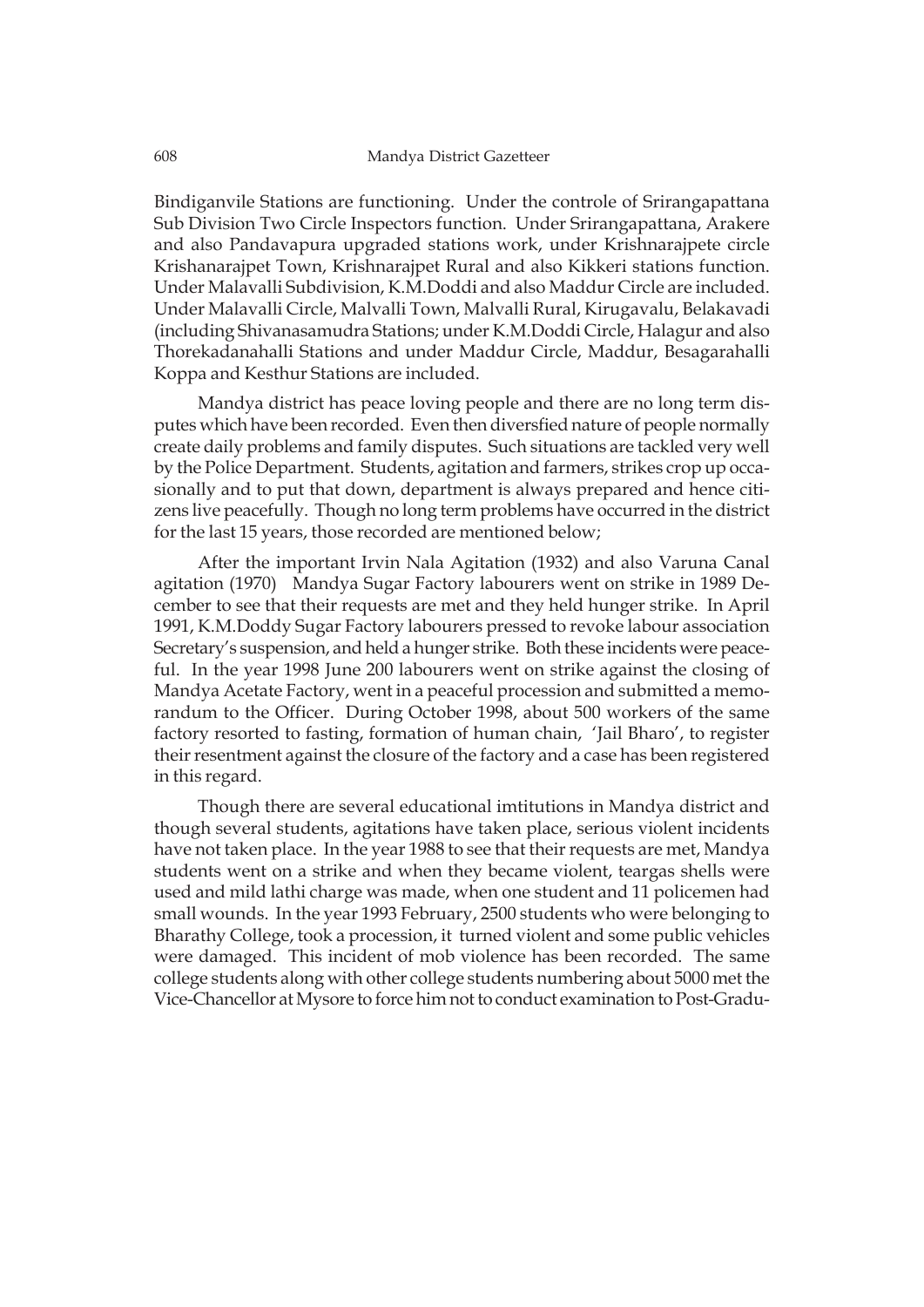ate Degree when there was violence and some sustained small injuries. The same day in K.M.Doddy about 300 students burnt the effigy of the Vice-Chancellor and when they started burning buses, police had to use lathi and used tear gas shells. This violent incident has been recorded. During 1997, June, about 300 PES Engineering College students boycotted the classes, started blocking the National Highway and damaged several vehicles and incident has also been recorded.

# **Cauvery Agitation**

The long standing inter-state Cauveri Water problem recurred in the month of September, 2002. The Supreme Court ordered the release of 1.25 TMC of water to Tamilnadu of the same month which resulted in farmers' agitation all over the district. Angry farmers registered their resentment and resorted to violence. To protect Law and Order, police had to resort to tear gas and Lati charge and clamped curphew. Owing to the same problem, when a ryot jumped into the Kabini canal and made self sacrifice, violence increased. Police brought in four para military forces, struggled for two months and brought the situation under control. In this connection they arrested many leaders and later released them.

|       |         |       | Year          |                |                        | Extortion |  |
|-------|---------|-------|---------------|----------------|------------------------|-----------|--|
| Years | Murders | Theft | <b>Sulige</b> | Robbery        | <del>Autrocitles</del> |           |  |
| 1990  | 28      | 522   | 19            | $18\,$         | 19                     |           |  |
| 1991  | 31      | 443   | 15            | 13             | 08                     |           |  |
| 1992  | 52      | 718   | 09            | 04             | 07                     |           |  |
| 1993  | 52      | 718   | 09            | 04             | 07                     |           |  |
| 1994  | 54      | 811   | 04            | 03             | 07                     |           |  |
| 1995  | 57      | 753   | 10            | 0 <sub>5</sub> | 12                     |           |  |
| 1996  | 53      | 637   | 15            | 19             | 05                     |           |  |
| 1997  | 57      | 705   | 11            | $10\,$         | 08                     |           |  |
| 1998  | 52      | 914   | 12            | $07$           | 04                     |           |  |
| 1999  | 46      | 605   | 20            | 14             | 11                     |           |  |
| 2000  | 54      | 441   | 10            | 10             | 10                     |           |  |
| 2001  | 52      | 533   | 28            | $\theta$ 2     | $+5$                   |           |  |

**Table 10.21 : The following table gives details of crimes in the district from 1990 to 2001 Details of accidental death**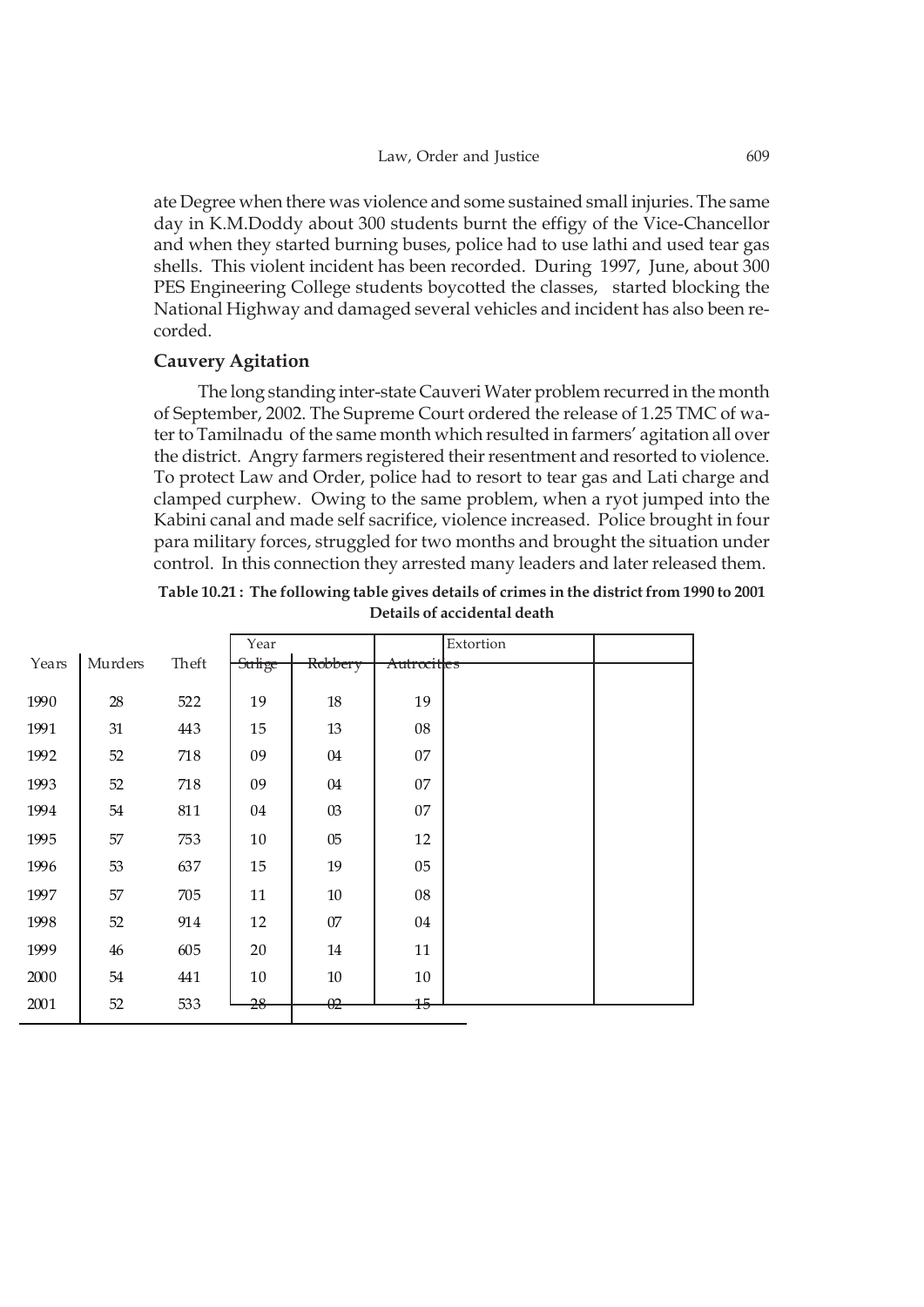| Year | Other  | Family         | Sexual  | Property | <b>Others</b> |
|------|--------|----------------|---------|----------|---------------|
|      | Crimes | Disputes       | Dispute | Dispute  |               |
| 1990 | 1180   | 01             | 01      | 02       | 24            |
| 1991 | 1221   | 01             | 02      | 02       | 27            |
| 1992 | 1067   | 02             | 02      | 02       | 46            |
| 1993 | 1546   | 02             | 02      | $\Omega$ | 45            |
| 1994 | 1603   | 04             |         |          | 50            |
| 1995 | 1624   | $\Omega$       | 04      | 01       | 49            |
| 1996 | 2767   | 01             |         | 01       | 99            |
| 1997 | 2630   | 0 <sub>5</sub> |         | $\Omega$ | 49            |
| 1998 | 1798   | 04             | 02      | 04       | 42            |
| 1999 | 1718   | 01             | 02      | 04       | 39            |
| 2000 | 1718   | 01             | 02      | 04       | 39            |
| 2001 | 1599   | 04             | 01      | 01       | 48            |

# **Details of accidental death**

| Year | Suicide | Drowning in<br>water | Snake<br>bite | Electric<br>shock | Thunder |
|------|---------|----------------------|---------------|-------------------|---------|
| 1990 | 120     | 57                   | 06            | 08                |         |
| 1991 | 118     | 46                   | 04            | 07                | 01      |
| 1992 | 125     | 59                   |               | 03                |         |
| 1993 | 150     | 57                   | 08            | 02                |         |
| 1994 | 137     | 62                   | 04            | 06                |         |
| 1995 | 124     | 59                   | 10            | 04                | 01      |
| 1996 | 125     | 65                   | 04            | 04                |         |
| 1997 | 133     | 93                   | 04            | 03                |         |
| 1998 | 172     | 68                   | 02            | 04                |         |
| 1999 | 191     | 84                   | 09            | 11                | 03      |
| 2000 | 413     | 102                  | 08            | 06                |         |
| 2001 | 152     | 75                   | 05            | 0 <sub>5</sub>    | 02      |
| 2002 | 588     | 47                   | 18            | 12                |         |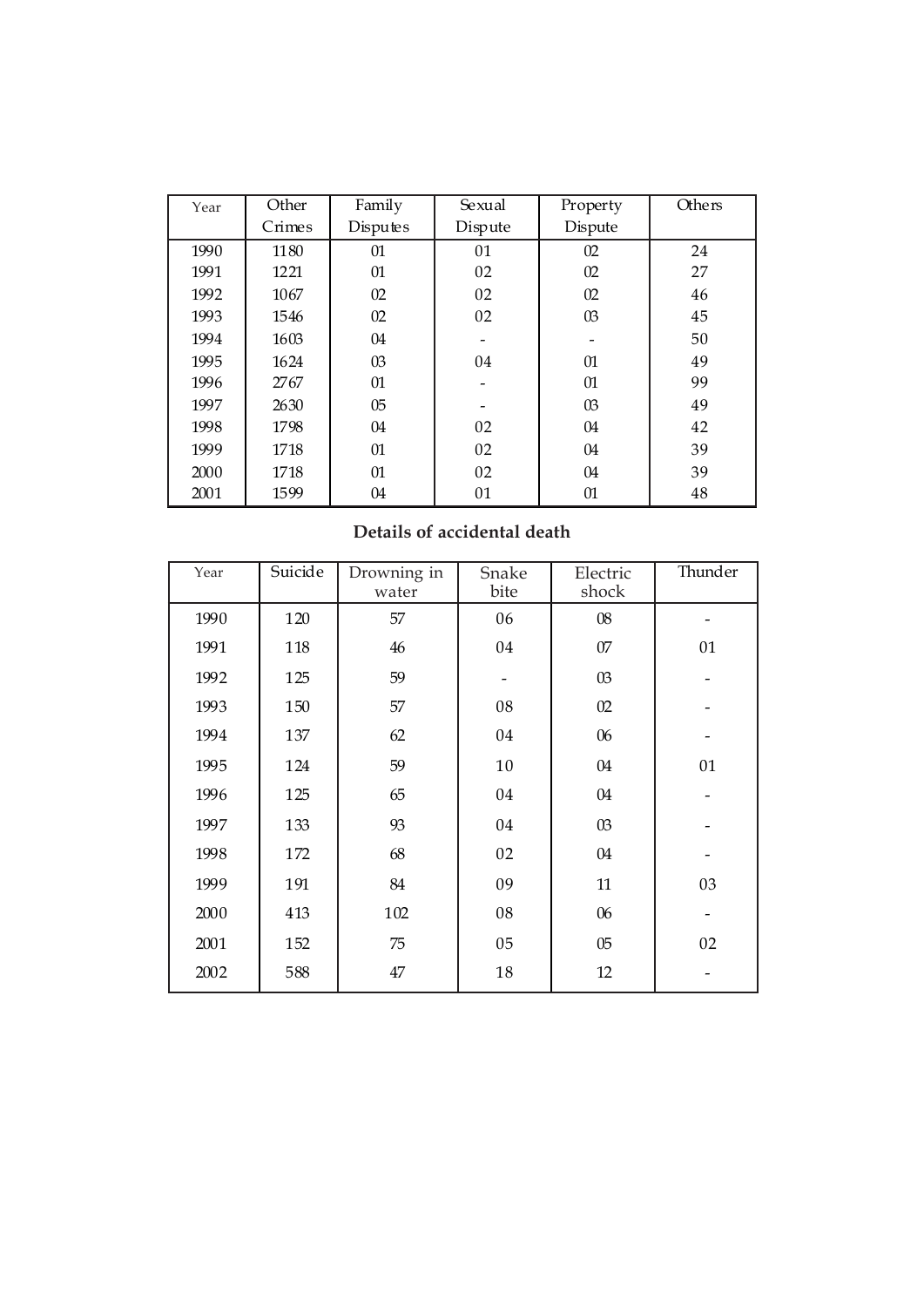|       |                                  |                              |                |                                   |                     |  |                                                                                                                  |  |      | Year |
|-------|----------------------------------|------------------------------|----------------|-----------------------------------|---------------------|--|------------------------------------------------------------------------------------------------------------------|--|------|------|
|       |                                  |                              |                |                                   |                     |  |                                                                                                                  |  |      |      |
|       |                                  |                              |                |                                   |                     |  |                                                                                                                  |  |      |      |
|       |                                  |                              |                |                                   |                     |  |                                                                                                                  |  |      |      |
|       |                                  |                              |                |                                   |                     |  |                                                                                                                  |  |      |      |
|       |                                  |                              |                |                                   |                     |  |                                                                                                                  |  |      |      |
|       |                                  |                              |                |                                   |                     |  |                                                                                                                  |  |      |      |
|       |                                  |                              |                |                                   |                     |  |                                                                                                                  |  |      |      |
|       |                                  |                              |                |                                   |                     |  |                                                                                                                  |  |      |      |
|       |                                  |                              |                |                                   |                     |  |                                                                                                                  |  |      |      |
|       |                                  |                              |                |                                   |                     |  |                                                                                                                  |  |      |      |
|       |                                  |                              |                |                                   |                     |  |                                                                                                                  |  |      |      |
|       |                                  | Sandlewood                   |                |                                   | Unlawful activities |  | Incidents of                                                                                                     |  | Year |      |
|       |                                  | smuggling                    |                |                                   |                     |  | sending to jail                                                                                                  |  |      |      |
|       |                                  | 16                           |                |                                   | $\bf 84$            |  | 283                                                                                                              |  | 1990 |      |
|       |                                  | 18                           |                |                                   | 26                  |  | 226                                                                                                              |  | 1991 |      |
|       |                                  | $18\,$                       |                |                                   | 35                  |  |                                                                                                                  |  | 1992 |      |
| Years | Vehicle                          | $14\,$<br>Jumping            | Buins          |                                   | 45                  |  |                                                                                                                  |  | 1993 |      |
|       | Accidents                        |                              |                |                                   | Other reasons       |  |                                                                                                                  |  | 1994 |      |
| 1990  | 62                               | from Height $11^{\text{ch}}$ | 2 <sub>1</sub> | $\delta$ f67                      |                     |  | 215<br>$\frac{246}{\text{96}}$<br>$\frac{126}{\text{100}}$<br>$\frac{126}{\text{100}}$<br>$\frac{12}{\text{20}}$ |  | 1995 |      |
| 1991  | 86                               | $16_{00}$                    | $4+$           | $1\xi_1^3$                        |                     |  | 1456<br>81568<br>06580<br>09518                                                                                  |  | 1996 |      |
| 1992  | $0402$<br>$10401$<br>$120$<br>56 |                              | 3 <sup>1</sup> |                                   |                     |  |                                                                                                                  |  | 1997 |      |
| 1993  | 86                               |                              | $3\frac{1}{2}$ |                                   |                     |  |                                                                                                                  |  | 1998 |      |
| 1994  | 83                               |                              | 3 <sup>1</sup> | $rac{1}{805}$<br>$80\frac{41}{5}$ |                     |  |                                                                                                                  |  | 1999 |      |

#### **Prisons**  $1997$  120  $04^{c1}$  38  $-196$  1 1115 1998 132 01 50 243 1123

An independent District Jail was started at Mandya in the  $\mathit{f}$ ear 1939. Pri $\mathit{df}$ to that prisoners were being kept in Mysore Jall . S<del>r</del>irangapat<del>t</del>ana also had a taluk Jail at that time. These were under the Jurisdiction of district and also taluk prisons. District Jail Officer was under the direct administration of Inspector  $1\quad$   $1\quad$   $2002$ General of Prisons and the Taluk Officer was under the control of the District  $1999$  107  $\frac{107}{107}$  1088  $\frac{109}{107}$  and  $\frac{109}{107}$  in the  $\frac{109}{107}$  1030  $\frac{107}{107}$  $\frac{2000}{400}$  1000 1000 1000 1000 10000 10000 10000 10000 10000 10000 10000 10000 10000 10000 10000 10000 10000 10000 10000 10000 10000 10000 10000 10000 10000 10000 10000 10000 10000 10000 10000 10000 10000 10000 10000  $\mathbb{R}$ 

 $2000$   $100$   $100$   $100$   $100$   $100$  $2001$   $1308$   $1 \quad 507$   $1 \quad 1 \quad 1$  $2002$   $-345$   $-642$   $48$ 

 $1995$  93  $06^{00}$  3\$  $190$  10001  $1996$  119  $04^{11}$  3.5  $187$  187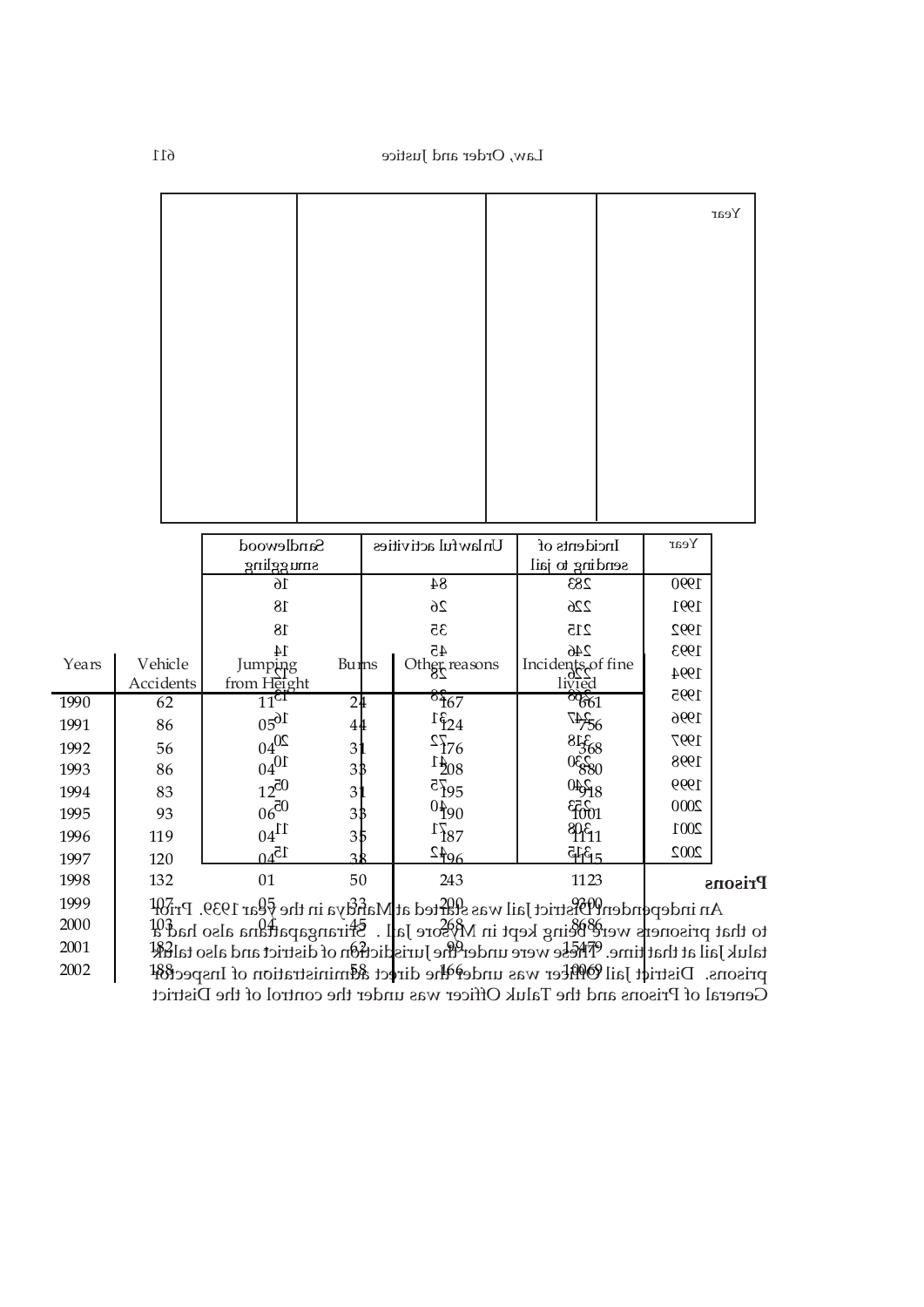Officer. Prisons administration was carried on according to district manual and as per the rules contained in it. In the district Jail there was accommodation for 38 prisoners and they were distributed in several cells. One cell was reserved for women prioners. The Srirangapattana prison had accommodation for 15 prisoners. In the year 1964 there were 29 C grade prisoners. In the above prisons only short time prisoners were being imprisoned. Long term prisoners were being sent either to Mysore or Bangalore prisons.

### **Facilities**

Prisoners were being given vegetarian food twice a day. For non-vegetarians non-vegetarian food was being given once a week. Male prisoners were being given shorts and Jubba and for female prisoners sarees and blouses were given . They had the opportunity to play indoor games and talk to their relatives, to read daily papers and to offer prayers according to their religion. To implement their welfare activities, there was one Board of Directors. Of late, through libraries and adult-education programmes, ample opportunities are provided for prisoners to become good citizens after their release.

The District sub-jail was established in 1945 and officially there is accommodation for 72 prisoners (64 male, 8 females). They have opportunities to speak to relatives, friends and also their lawyer and the following facilities have been provided. Health check up, sports facilities, special meals on festival days, opportunities to participate in the last rites of blood relatives, black and white T.V. provision, facilities to read daily and weekly papers. In the school located in the premises of the jail, uneducated prisoners are taught by the teacher deputed from different schools. Every year about 120 prisoners are making use of this facility of education. Since this is a sub-jail which sends away longterm convicts to Mysore and Bangalore Central Jails, no vocational training is imparted. But they are deployed to work in the jail garden meant to maintain a clean environment.

At present the prison which is located on Bannur road has 281 male prisoners and no female prisoners. During the year 1999-2000, 1928 prisoners are released from this jail and its Annual expenditure for three decades is as follows ; 1980 – Rs. 1,72,954-00, 1990 – Rs. 5,68,319-00 and 2000 – Rs. 33,89,245-00.

#### **Civil Rights Enforcement Cell**

This was established on 07-08-1974 as Civil Rights Enforcement Cell under one Police Superintendent. In the year 1978 a post of Deputy Inspector General of Police was created. During the year this Cell was remodelled and Regional Cells were started in Bangalore, Belguam, Mysore and Gulbarga. On 20-11-1992, the Cell was renamed as Directorate of Civil Rights Enforcement. An Assistant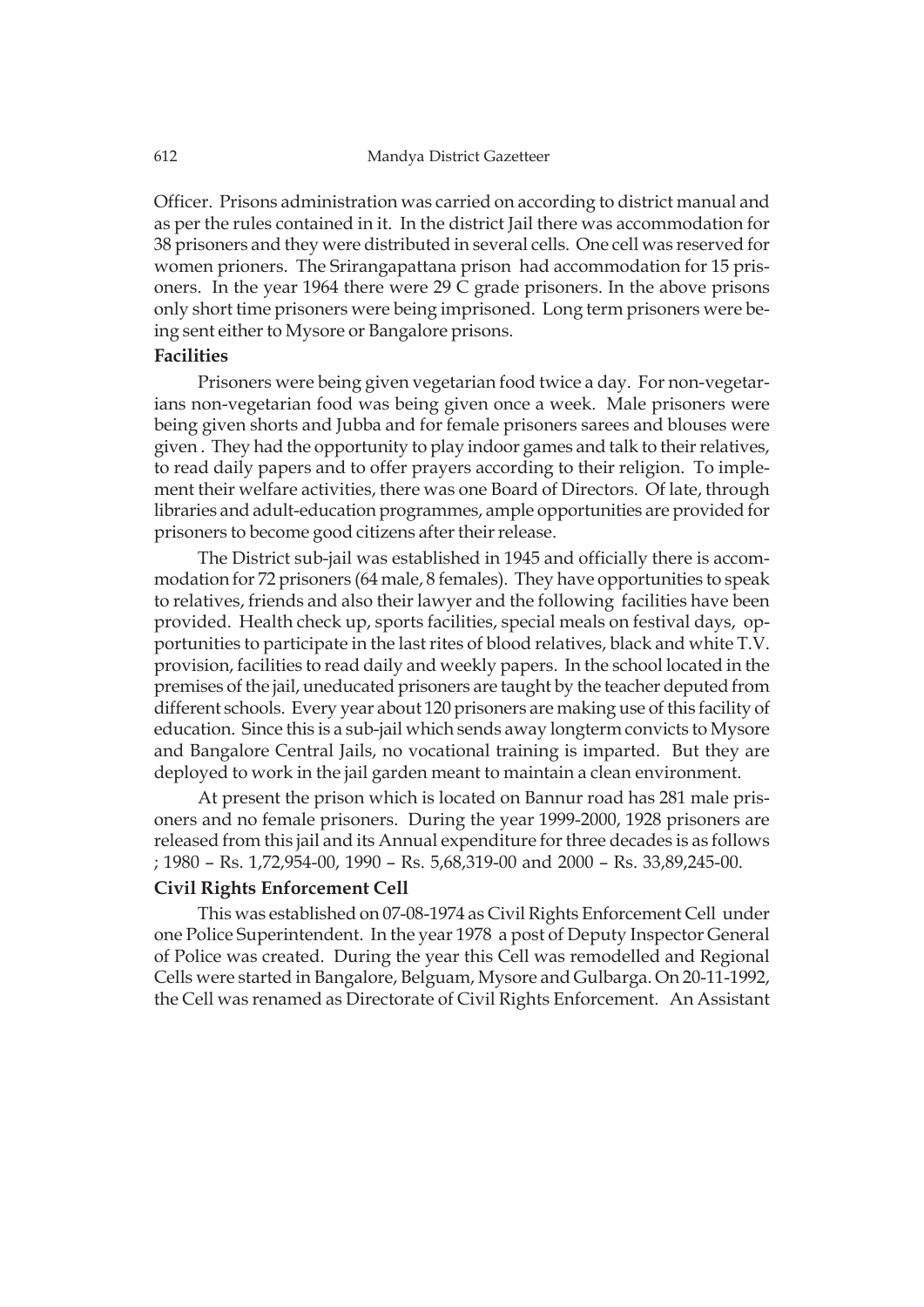Director of General of Police was made the head of this directorate. At present this directorate contains seven regions and each region is under a police Superintendent. The Mandya Directorate functions under the Mysore region. Established with the aim of implementing the civil rights enforcement act of 1955 and SC and ST Act of 1989, this is the only government agency that takes legal action for protection and development of the Dalits in the state. It takes appropriate legal action and redresses the complaints of atrocities committed on the Dalits which are registered in the local police station.

The directorate also takes action against incidents of misuse of facilities given to members of scheduled castes claimed by others by providing fabricated records. It is also entrusted with the responsibility of compilation of statistics of atrocities on dalits and submission of the same to the government. It provides protection to dalits under the Untouchability Act and takes legal action against those using abusive language on the Dalits.

The following table gives details of complaints registered and redressed under Prevention of Atrocities Act and Civil Rights Enforcement Act from 1996-2000.

| Cases Registered |             |     |      |     |      |     |      |     |      |  |
|------------------|-------------|-----|------|-----|------|-----|------|-----|------|--|
|                  | 1996        |     | 1997 |     | 1998 |     | 1999 |     | 2000 |  |
| PAA              | <b>CREA</b> | PAA | CREA | PAA | CREA | PAA | CREA | PAA | TREA |  |
| 39               | 13          | 46  | 09   | 55  | 07   | 43  | 03   | 21  | 00   |  |
| Cases Redressed  |             |     |      |     |      |     |      |     |      |  |
| 15               |             | 36  | 09   | 45  | 04   | 40  | 12   | 18  | w    |  |

**Table 10.22**

### **Finger Print Unit**

This unit is functioning in the district since 1995 and has successfully investigated and booked several major cases. Of the 153 cases registered till now, box print has been obtained in 47 cases and five cases have been investigated. Also it has examined the finger prints of 1072 arrested persons and has proved the previous conviction of 13 of them.

### **Vigilance Division**

The Special Vigilance division functions in the district police office. All the incidents that take place in all the districts are collected and reported. It pays special attention on political activities, students activities and also labour activities. Through that it provides information to police headquarters and helps to avert possible unsavoury incidents. Thus it helps the maintenance of law and order in the district.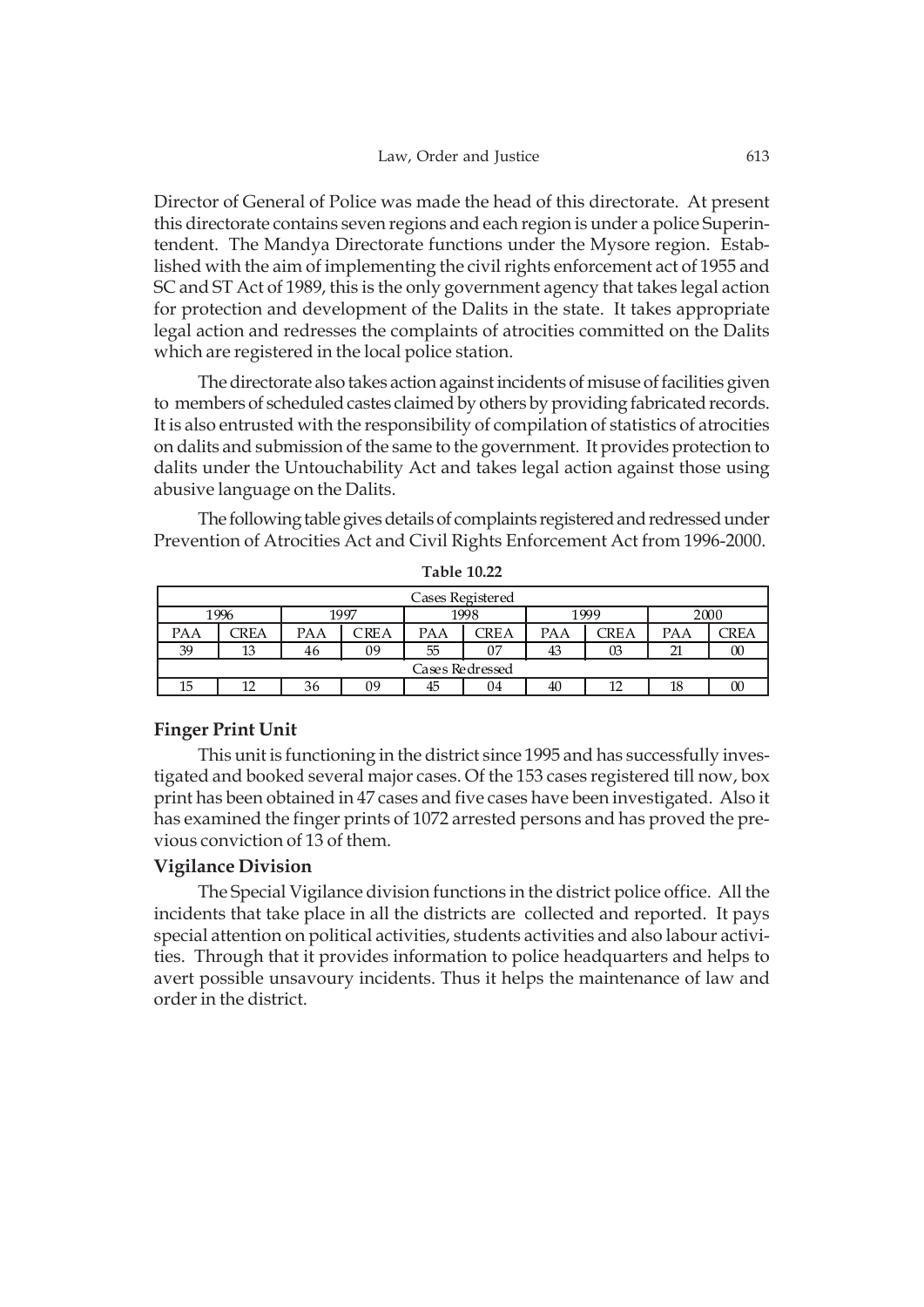### **Civilian Shooting Training Centre**

In addition to the protection given by the police, the citizens have to be prepared for self protection. The police department has established a training centre to teach them how to use guns. This Centre is carrying on the activities at Mandya. Till the end of the year 2000, 470 Males and 46 females were given training in using the guns.

### **District Dog Squad**

The dog squad has been functioning in the district since 1992 as a part of the District Armed Reserve Police. Two trained dogs and two handlers are employed in it. The dogs have helped in several incidents of decoity, robbery, theft and murder.

Including the mobile station functioning in the district head quarters, law and order is maintained by a total of 27 main and 12 sub police stations located all over the district. Besides, other police units like district scientific unit, Intelligence Wing, Lokayukta and wireless division are at work.

### **Police Welfare Fund**

For the welfare of the departmental staff, the police welfare fund through various programmes has tried to see that the life of the staff goes on in a smooth manner. With the object of stitching uniforms to the staff in the District Armed Unit a training Centre which has six sewing machines has been started. With the object of providing entertainment to the staff and their families, '*Kaveri'* open Air Theatre has been started, where once in a week movie films are exhibited. Excluvely for the children of the police staff, a Balawadi, is established at Srirangapattana. Here informal education is give to children below five years. The object of this is to see that children get used to attend the school. A lady teacher has been appointed on Rs.300/- as honourarium. For the benefit of police staff and their families in D.A.R. Colony at Mandya, Sri Chamudeshwary Marriage hall has been built . This is being given to the staff on subsidised rates. In the same colony a park has been made for the benefit of children of staff. In K.R.Sagar a well equipped guest house has been built for the officers who come on special duty.

# **Medals and Honours**

Between 1990 and 2000, one president's gold medal and four silver medals are won by officers of the district police force.